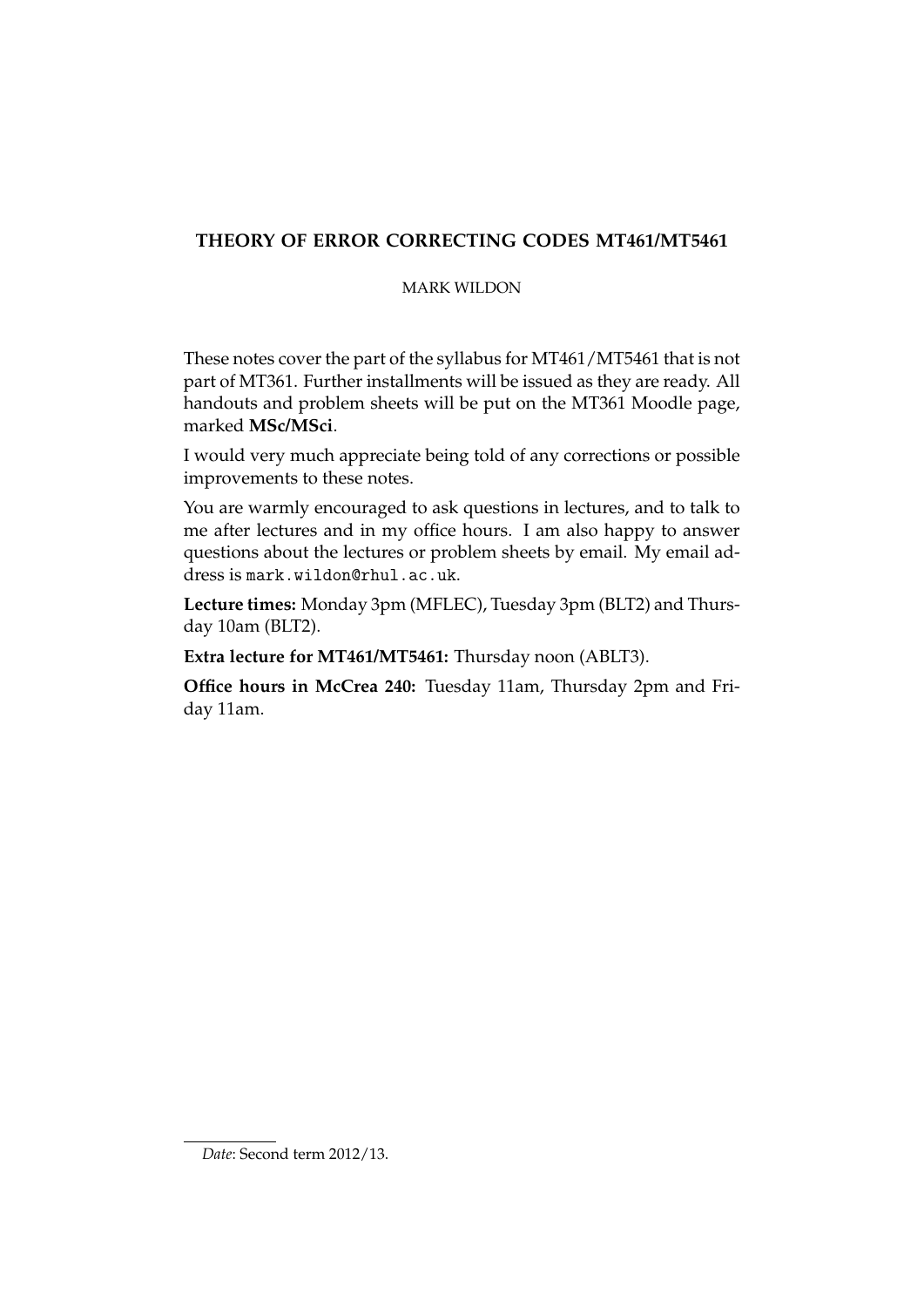#### **OVERVIEW**

The extra content on the syllabus for MT5461 is on Reed–Solomon codes and cyclic codes over finite fields. These codes are examples of the linear codes that will be covered in Part C of the main lectures.

We will first look at the original definition of Reed–Solomon codes, and see one efficient decoding algorithm. Then in the second half of the term we will look at cyclic codes in general, and make the connection with Reed–Solomon codes. We will end by defining the important family of BCH codes.

#### 1. REVISION OF FIELDS AND POLYNOMIALS

Most good codes make use of the algebraic structure of finite fields and polynomial rings. For example, the Reed–Solomon code used on compact discs has as its alphabet the finite field of order  $2^8$ . This is a convenient choice because it means that each symbol fits exactly into a single 8-bit byte on a computer.

This section should give enough background for most of the course, but if you have not seen finite fields of prime power order then you will have to take one or two results on trust towards the end.<sup>[1](#page-1-0)</sup> Proofs in this section are non-examinable. The examination will only require finite fields of prime order.

FIELDS. A field is a set in which one can add, subtract and multiply any two elements, and also divide by non-zero elements. Examples of familiar infinite fields are the rational numbers **Q** and the real numbers **R**. If *p* is a prime, then the set  $\mathbf{F}_p = \{0, 1, \ldots, p-1\}$ , with addition and multiplication defined modulo  $p$  is a finite field: see Theorem 1.3.

**Definition 1.1.** A *field* is a set of elements **F** with two operations, + (addition) and  $\times$  (multiplication), and two special elements  $0, 1 \in F$ such that  $0 \neq 1$  and

- (1)  $a + b = b + a$  for all  $a, b \in \mathbf{F}$ ;
- (2)  $0 + a = a + 0 = a$  for all  $a \in F$ ;
- (3) for all  $a \in \mathbf{F}$  there exists  $b \in \mathbf{F}$  such that  $a + b = 0$ ;
- (4)  $a + (b + c) = (a + b) + c$  for all  $a, b, c \in \mathbf{F}$ ;

<span id="page-1-0"></span> $1$ It is interesting that Golay, who was the first to publish the family of codes that generalize the Hamming code of length 7, knew only about fields of prime order when he wrote his first two important papers. See T. M. Thompson, *From error correcting codes through sphere packing to simple groups*, Mathematical Association of America, 1983, page 43.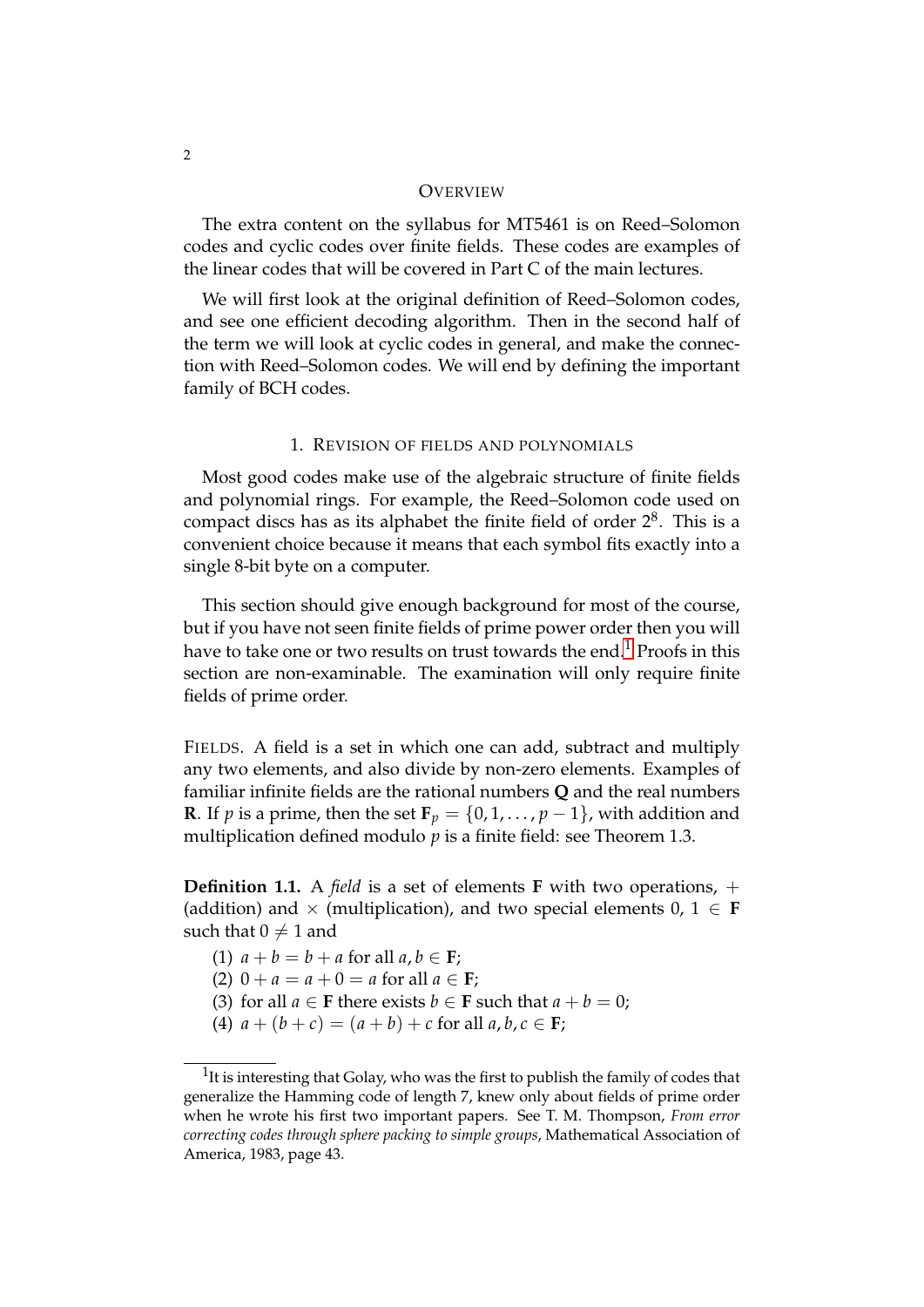- (5)  $a \times b = b \times a$  for all  $a, b \in \mathbf{F}$ ;
- (6)  $1 \times a = a \times 1 = a$  for all  $a \in \mathbf{F}$ ;
- (7) for all non-zero  $a \in \mathbf{F}$  there exists  $b \in \mathbf{F}$  such that  $a \times b = 1$ ;
- (8)  $a \times (b \times c) = (a \times b) \times c$  for all  $a, b, c \in \mathbf{F}$ ;
- (9)  $a \times (b + c) = a \times b + a \times c$  for all  $a, b, c \in \mathbf{F}$ .

If **F** is finite, then we define its *order* to be its number of elements.

It may be helpful to note that (1)–(4) imply that **F** is an abelian group under addition, and that (5)–(8) imply that  $(\mathbf{F}\setminus\{0\},\times)$  is an abelian group under multiplication. The final axiom (9) is the *distributive law* relating addition and multiplication.

It is usual to write −*a* for the element *b* in (4); we call −*a* the *additive inverse* of *a*. We write  $a^{-1}$  for the element *b* in (8); we call  $a^{-1}$  the *multiplicative inverse* of *a*. We usually write *ab* rather than  $a \times b$ .

*Exercise:* Show, from the field axioms, that if  $x \in F$ , then *x* has a unique additive inverse, and that if  $x \neq 0$  then *x* has a unique multiplicative inverse. Show also that if **F** is a field then  $a \times 0 = 0$  for all  $a \in \overline{F}$ .

*Exercise:* Show from the field axioms that if **F** is a field and  $a, b \in$  **F** are such that  $ab = 0$ , then either  $a = 0$  or  $b = 0$ .

We will use the second exercise above many times in the following sections.

**Theorem 1.2.** Let p be a prime. The set  $\mathbf{F}_p = \{0, 1, \ldots, p-1\}$  with addition *and multiplication defined modulo p is a finite field of order p.*

In fact there is a unique (up to a suitable notion of isomorphism) finite field of any given prime-power order. The smallest field not of prime order is the finite field of order 4.

**Example 1.3.** The addition and multiplication tables for the finite field  $\mathbf{F}_4 = \{0, 1, \alpha, 1 + \alpha\}$  of order 4 are shown below.

|            | $\theta$     |              | $\alpha$   | $1+\alpha$ |
|------------|--------------|--------------|------------|------------|
| 0          | $\theta$     |              | $\alpha$   | $1+\alpha$ |
|            |              | 0.           | $1+\alpha$ | $\alpha$   |
| $\alpha$   | $\alpha$     | $1 + \alpha$ |            |            |
| $1+\alpha$ | $1 + \alpha$ | $\alpha$     |            |            |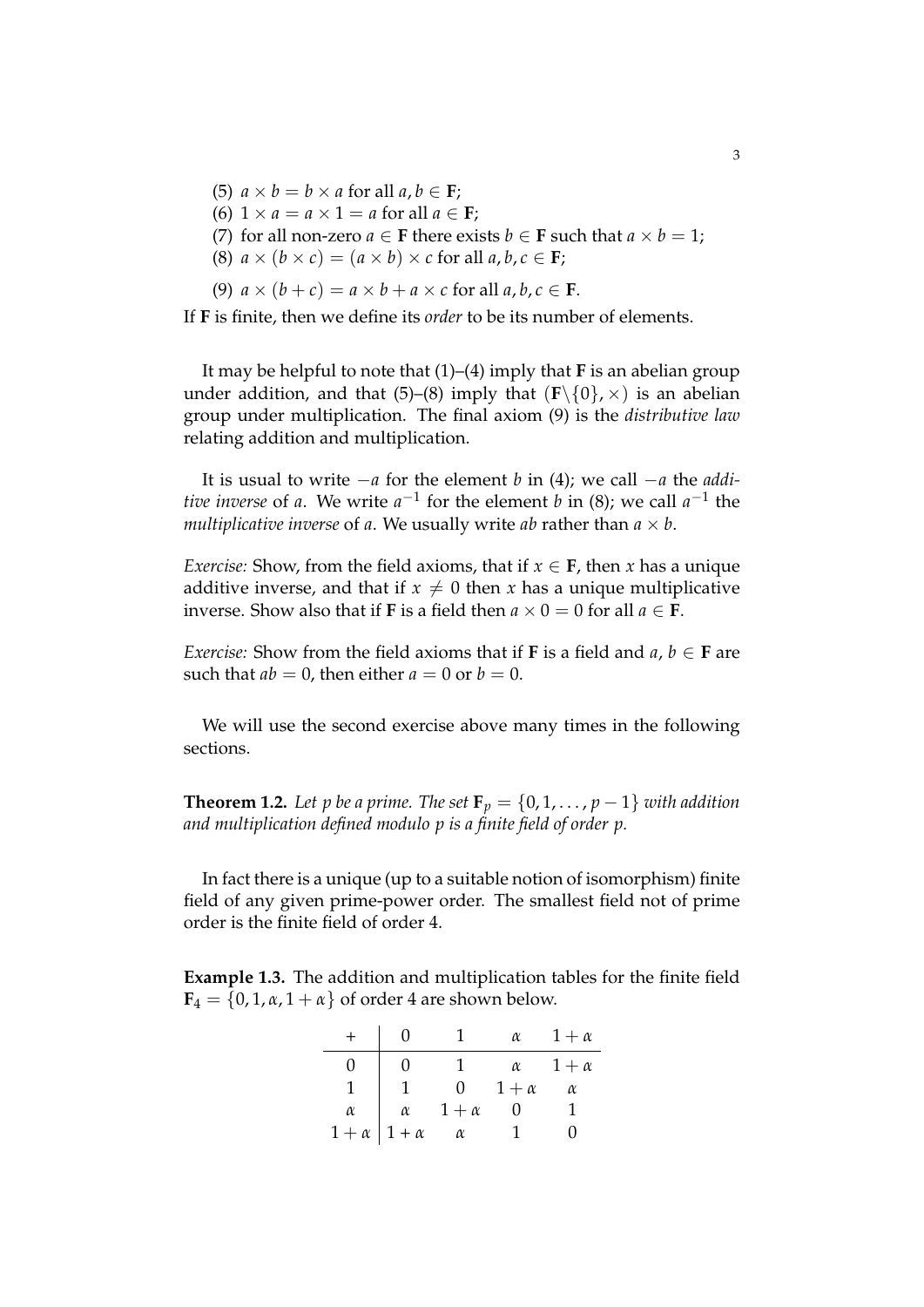|                          |          | $\alpha$     | $1 + \alpha$ |
|--------------------------|----------|--------------|--------------|
|                          |          | $\alpha$     | $1 + \alpha$ |
| $\alpha$                 | $\alpha$ | $1 + \alpha$ |              |
| $1+\alpha \mid 1+\alpha$ |          |              | OX.          |

Probably the most important thing to realise is that **F**<sup>4</sup> **is not the integers modulo** 4. Indeed, in  $Z_4 = \{0, 1, 2, 3\}$  we have  $2 \times 2 = 0$ , but if  $a \in \mathbf{F}_4$  and  $a \neq 0$  then  $a \times a \neq 0$ , as can be seen from the multiplication table. (Alternatively this follows from the second exercise above.)

POLYNOMIALS. Let **F** be a field. Let  $\mathbf{F}[x]$  denote the set of all polynomials

$$
f(x) = a_0 + a_1 x + a_2 x^2 + \dots + a_m x^m
$$

where  $m \in \mathbb{N}_0$  and  $a_0, a_1, a_2, ..., a_m \in \mathbb{F}$ .

**Definition 1.4.** If  $f(x) = a_0 + a_1x + a_2x^2 + \cdots + a_mx^m$  where  $a_m \neq$ 0, then we say that *m* is the *degree* of the polynomial  $f(x)$ , and write  $\deg f = m$ . We define the degree of the *zero polynomial*  $f(x) = 0$  to  $be -1.$ 

Note that a polynomial is a non-zero constant if and only if it has degree 0. The degree of the zero polynomial is not entirely standardized: you might also see it defined to be −∞, or left undefined. For this reason we will phrase some results, such as Lemma 1.5 below, so that the whole issue is avoided.

Polynomials are added and multiplied in the natural way.

**Lemma 1.5** (Division algorithm). Let **F** be a field, let  $f(x) \in F[x]$  be a non*zero polynomial and let*  $g(x) \in F[x]$ *. There exist polynomials*  $s(x)$ *,*  $r(x) \in$ **F**[*x*] *such that*

 $g(x) = s(x)f(x) + r(x)$ *and either r(x)* = 0 *or* deg *r(x)* < deg *f(x)*.

We say that *s*(*x*) is the *quotient* and *r*(*x*) is the *remainder* when *g*(*x*) is divided by  $f(x)$ . Lemma 1.5 will not be proved in lectures. The important thing is that you can find the quotient and remainder in practice.

*Exercise:* Let  $f(x) = x^3 + x + 1 \in \mathbf{F}_2[x]$ , let  $g(x) = x^5 + x^2 + x \in \mathbf{F}_2[x]$ . Find the quotient and remainder when  $g(x)$  is divided by  $f(x)$ .

For Reed–Solomon codes we shall need the following standard properties of polynomials.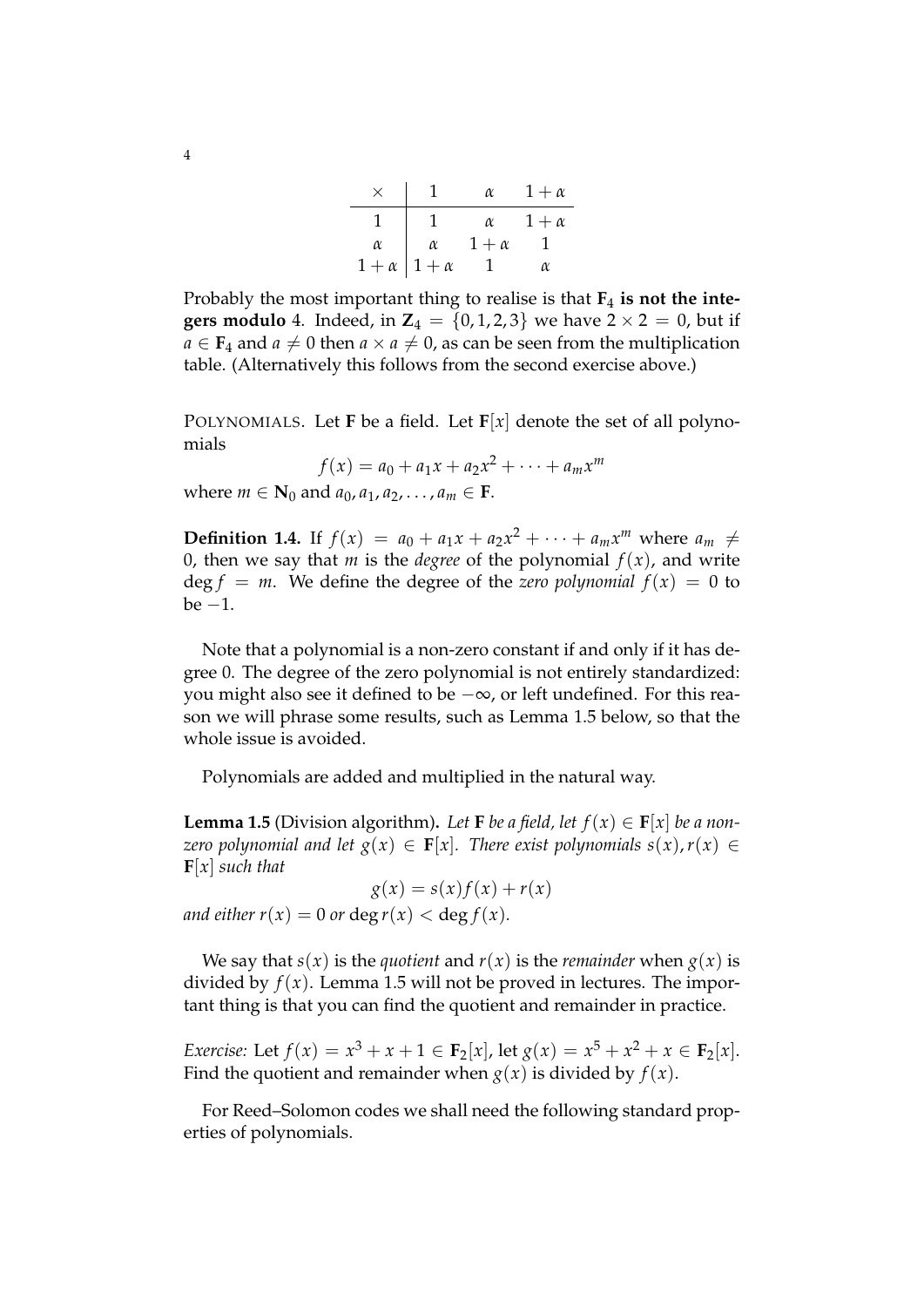**Lemma 1.6.** *Let* **F** *be a field.*

- (i) If  $f(x) \in F[x]$  has  $a \in F$  *as a root, i.e.*  $f(a) = 0$ *, then there is a polynomial*  $g(x) \in F[x]$  *such that*  $f(x) = (x - a)g(x)$ *.*
- (ii) *If*  $f(x) \in F[x]$  *has degree*  $m \in N_0$  *then*  $f(x)$  *has at most m distinct roots in* **F***.*
- (iii) *Suppose that f,*  $g \in \mathbf{F}[x]$  *are non-zero polynomials such that deg f,*  $\deg g < k$ . If there exist distinct  $c_1, \ldots, c_k \in \mathbf{F}$  such that  $f(c_i) =$ *g*(*c*<sub>*i*</sub>) *for each i*  $\in$  {1, . . . , *k*} *then f*(*x*) = *g*(*x*).

We also need a result on polynomial interpolation that has a surprisingly quick direct proof.

**Lemma 1.7** (Polynomial interpolation)**.** *Let* **F** *be a field. Let*

$$
c_1, c_2, \ldots, c_k \in \mathbf{F}
$$

*be distinct and let*  $y_1, y_2, \ldots, y_k \in \mathbf{F}$ *. The unique polynomial*  $f(x) \in \mathbf{F}[x]$  *of degree* < *k such that f*(*ci*) = *y<sup>i</sup> for all i is*

$$
f(x) = \sum_{i=1}^k y_i \frac{\prod_{j \neq i} (x - c_j)}{\prod_{j \neq i} (c_i - c_j)}.
$$

Finally, the following result will turn out to control the number of errors a large class of cyclic codes can detect and correct. A short proof is given below for interest and logical completeness.

**Theorem 1.8.** Let **F** *be a field and let*  $c_1, \ldots, c_k \in \mathbf{F}$  *be distinct. Then the columns of the*  $k \times k$  *matrix* 

$$
\begin{pmatrix} c_1 & c_2 & \dots & c_k \\ c_1^2 & c_2^2 & \dots & c_k^2 \\ \vdots & \vdots & \ddots & \vdots \\ c_1^k & c_2^k & \dots & c_k^k \end{pmatrix}
$$

*are linearly independent.*

*Proof.* Let *M* be the matrix. The columns of *M* are linearly independent if and only if the rows of *M* are linearly independent, since either condition is equivalent to *M* having full rank *k*. Let *r<sup>i</sup>* denote row *i* of *M* and suppose that there exist  $t_1, t_2, \ldots, t_k \in F$  such that

$$
t_1r_1+t_2r_2+\cdots+t_kr_k=0.
$$

Looking at position *j* on either side of this equation we get

$$
t_1c_j+t_2c_j^2+\cdots+t_kc_j^k=0.
$$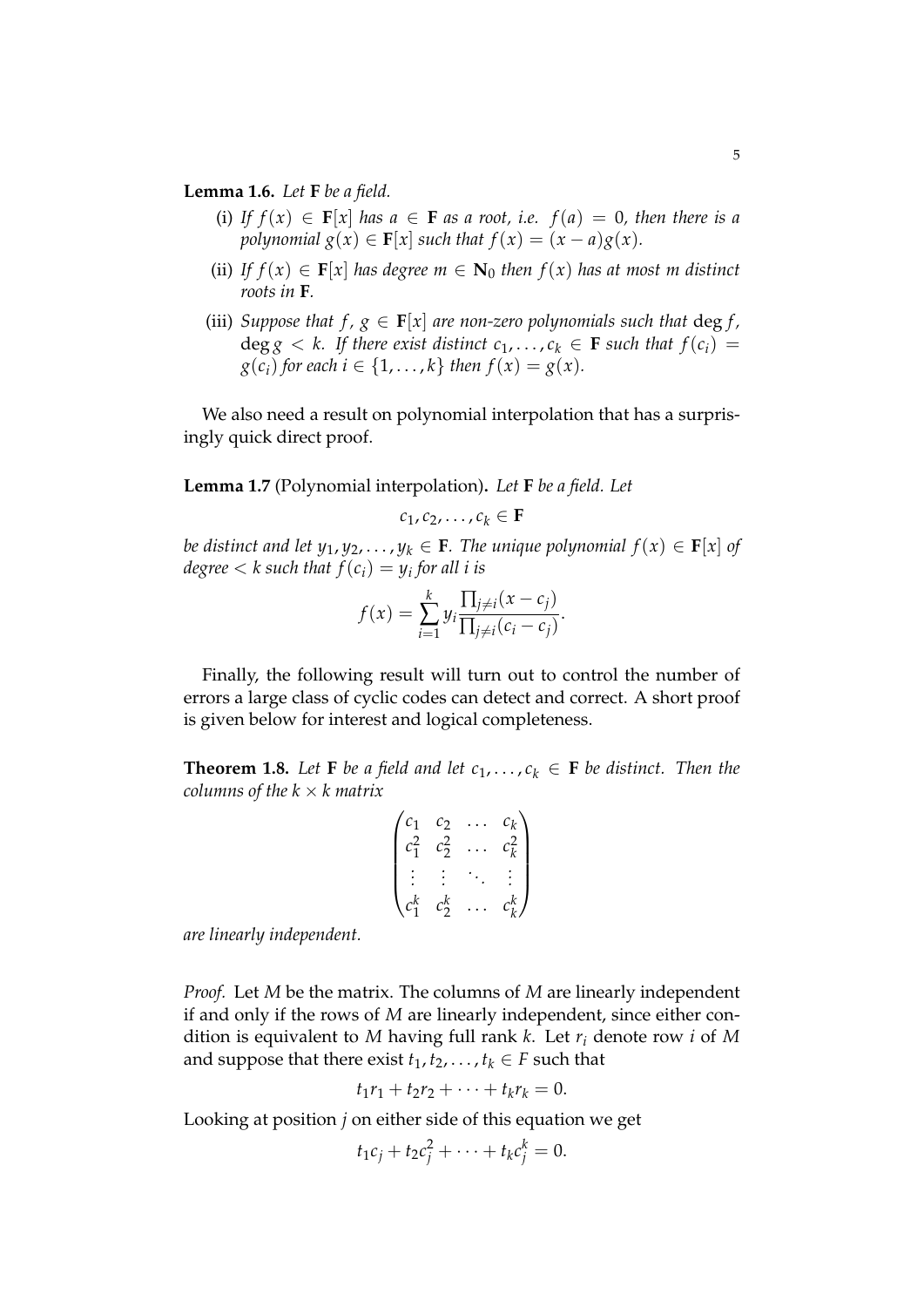This holds for each  $j \in \{1, \ldots, k\}$ , so the polynomial

6

$$
f(x) = t_1x + t_2x^2 + \cdots + t_kx^k
$$

has roots at *c*1, *c*2, . . . , *c<sup>k</sup>* , and also, at 0. But a non-zero polynomial of degree at most *k* has at most *k* roots, by Lemma 1.6(ii). Hence  $f(x) = 0$ and  $t_1 = t_2 = \cdots = t_k = 0.$ 

# 2. DEFINITION AND BASIC PROPERTIES OF REED–SOLOMON CODES

In this section we give the original definition of Reed–Solomon codes over finite fields.<sup>[2](#page-5-0)</sup> We will work over the fields  $\mathbf{F}_p$  of prime degree given by Theorem 1.2, but it is easy to see that the definition and all the results extend to a general finite field; this will be assumed in some examples.

**Definition 2.1.** Let *p* be a prime and let *k*, *n*  $\in$  **N** be such that  $k \le n \le p$ . Let

$$
a_1, a_2, \ldots, a_n
$$

be distinct elements of  $\mathbf{F}_p$ . For each polynomial  $f(x) \in \mathbf{F}_p[x]$  we define a word  $u(f) \in \mathbf{F}_p^n$  by

$$
u(f)=(f(a_1),f(a_2),\ldots,f(a_n)).
$$

The *Reed–Solomon code* associated to the parameters *p*, *n*, *k* and the field elements  $a_1, a_2, \ldots, a_n$  is the length *n* code over  $\mathbf{F}_p$  with codewords

$$
\{u(f) : f \in \mathbf{F}_p[x], \deg f \le k - 1\}.
$$

It is worth bearing in mind Remark 1.7(3) from the main lectures: the parameters  $p$ ,  $n$ ,  $k$  and the field elements  $a_1, a_2, \ldots, a_n$  are part of the specification of a Reed–Solomon code, and should be assumed to be known to everyone. We will write *RSp*,*n*,*<sup>k</sup>* for the code defined in Definition 2.1.

For instance, the Reed–Solomon codes used on compact discs have alphabet the finite field  $\mathbf{F}_{2^8}$ . One has parameters  $n = 32$  and  $k = 28$ , the other  $n = 28$  and  $k = 24$ .

<span id="page-5-0"></span><sup>2</sup> See I. S. Reed and G. Solomon, *Polynomial codes over certain finite fields*, SIAM 8 (1960) 300–304.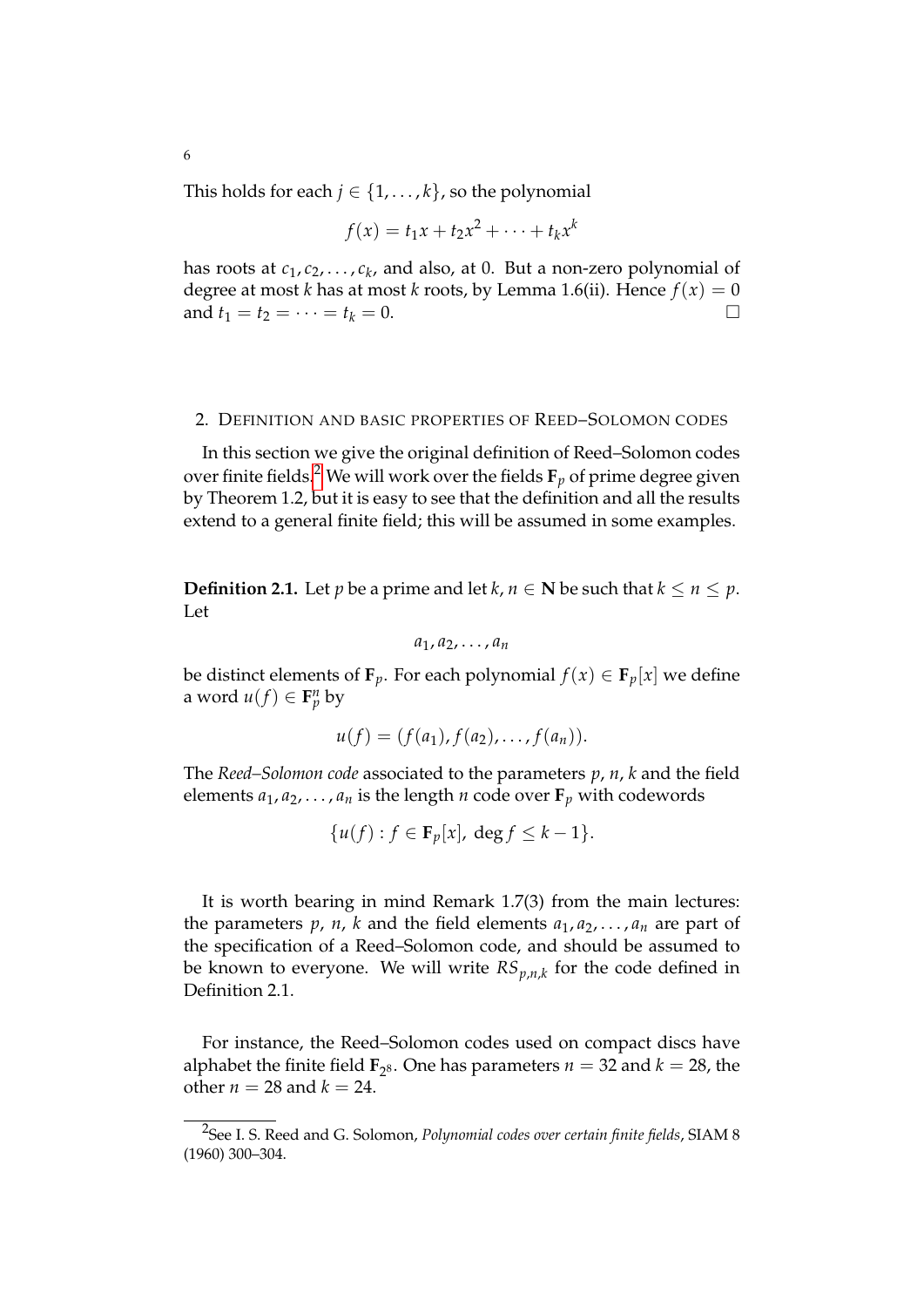**Example 2.2.** Let  $p = 5$  and let  $k = 2$ .

(1) If  $n = 3$  and we take  $a_1 = 0$ ,  $a_2 = 1$  and  $a_3 = 2$ , then the associated Reed–Solomon code has a codeword

 $(f(0), f(1), f(2))$ for each  $f(x) \in \mathbf{F}_p[x]$  of degree  $\leq 1$ . If  $f(x) = bx + c$  then  $u(f) = (c, b + c, 2b + c)$ 

so the full set of codewords is

$$
\{(c,b+c,2b+c):b,c\in\mathbf{F}_5\}.
$$

(2) If  $n = 4$  and we take  $a_1$ ,  $a_2$ ,  $a_3$  as before, and  $a_4 = 3$  then we get an extension of the code in (1). The set of codewords is

$$
\{(c, b+c, 2b+c, 3b+c): b, c \in \mathbf{F}_5\}.
$$

This code has the same size as the previous code, but longer length, so one might expect it to have better error-detecting and error-correcting properties.

The next exercise will be subsumed by more general results proved using the theory developed in Part A of the main course. But it is very instructive to find a direct proof. (The following exercise is the final part of Question 9 on Sheet 2.)

*Exercise:* Let *C* be the Reed–Solomon code in Example 2.2(2). Show that if  $u \in C$  is sent down a noisy channel, and  $v$  is received such that  $d(u, v) \leq 2$  then either  $v = u$  or  $v \notin C$ . Can the receiver guarantee to detect if three errors occur?

Possibly you have realised that Hamming distances between codewords in a code controls how many errors the code can detect and correct. The next lemma gives a lower bound on these distances for the Reed–Solomon code.

**Lemma 2.3.** *If f, g*  $\in$  **F**<sub>*p*</sub>[*x*] *are distinct polynomials of degree*  $\leq$  *k* − 1 *then*  $d(u(f), u(g)) > n - k + 1.$ 

An immediate corollary of Lemma 2.3 is that if *f* , *g* are distinct polynomials of degree  $\leq$  *k* − 1 then *u*(*f*)  $\neq$  *u*(*g*). A short counting argument now proves the next lemma.

**Lemma 2.4.** *The Reed–Solomon code*  $RS_{p,n,k}$  *has size*  $p^k$ *.*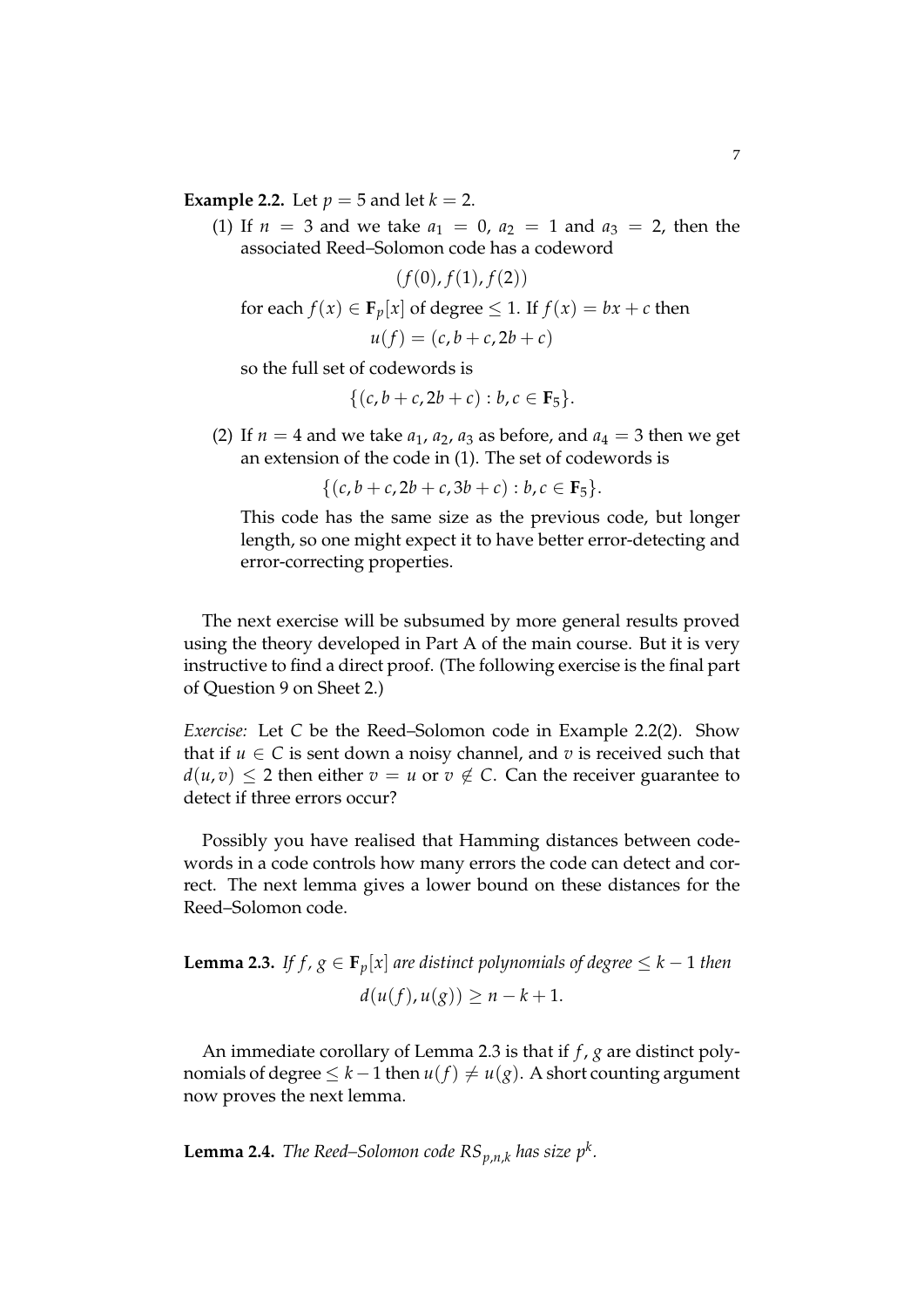By Lemma 2.3, the minimum distance (as defined in Definition 4.1 of the main notes) of  $RS_{p,n,k}$  is at least  $n-k+1.$  To prove the next theorem we will use polynomial interpolation to find two codewords in *RSp*,*n*,*<sup>k</sup>* at distance  $n - k + 1$ .

**Theorem 2.5.** *The minimum distance of*  $RS_{p,n,k}$  *is*  $n - k + 1$ *.* 

The Singleton Bound (to be proved in Part B of the main course) states that a code of length *n* and minimum distance *d* over an alphabet of size *p* has at most  $p^{n-d+1}$  codewords. By Lemma 2.3 and Theorem 2.5, the Reed–Solomon codes meet this bound, and so have the largest possible size for their length and minimum distance.

**Corollary 2.6.** Let p be a prime. If k,  $e \in \mathbb{N}$  are such that  $k + 2e \leq p$  then *the Reed–Solomon code RSp*,*k*+2*e*,*<sup>k</sup> is e-error correcting.*

We now discuss encoding and decoding for Reed–Solomon codes. The code  $RS_{p,n,k}$  has size  $p^k$  so it can encode  $p^k$  different messages. Given any  $(b_1, b_2, \ldots, b_k) \in \mathbf{F}_p^k$ , we can use polynomial interpolation to find a polynomial  $f(x) \in \mathbf{F}_p[x]$  of degree  $\lt k$  such that  $f(a_i) = b_i$  for  $1 \leq i \leq k$ , and so

$$
u(f)=(b_1,b_2,\ldots,b_k,\ldots).
$$

Hence if we agree to identify messages with  $\mathbf{F}^k_p$ , then we can use polynomial interpolation to define a suitable encoder. (One advantage of this encoder is that if a message is received without any errors, then the message can be read off from the first *k* positions.)

Decoding is a much trickier issue. We would like to use nearest neighbour decoding, but the naïve algorithm where we search through the entire code looking for the nearest codeword is completely impractical once *p* and *k* are large.

For example, the larger Reed–Solomon codes used on compact discs has  $k = 28$  and alphabet  $\mathbf{F}_{2^8}$ , so has size  $(2^8)^{28} = 2^{224}$ . Since a cipher is often considered cryptographically secure if the only attacks require a hunt through 2<sup>128</sup> different keys, the naïve algorithm has no chance.

The original decoder proposed by Reed and Solomon used polynomial interpolation to find all codewords that agreed with the received word in at least *k* positions. The nearest one would then be taken as the sent codeword. (So the decoder implements nearest neighbour decoding.)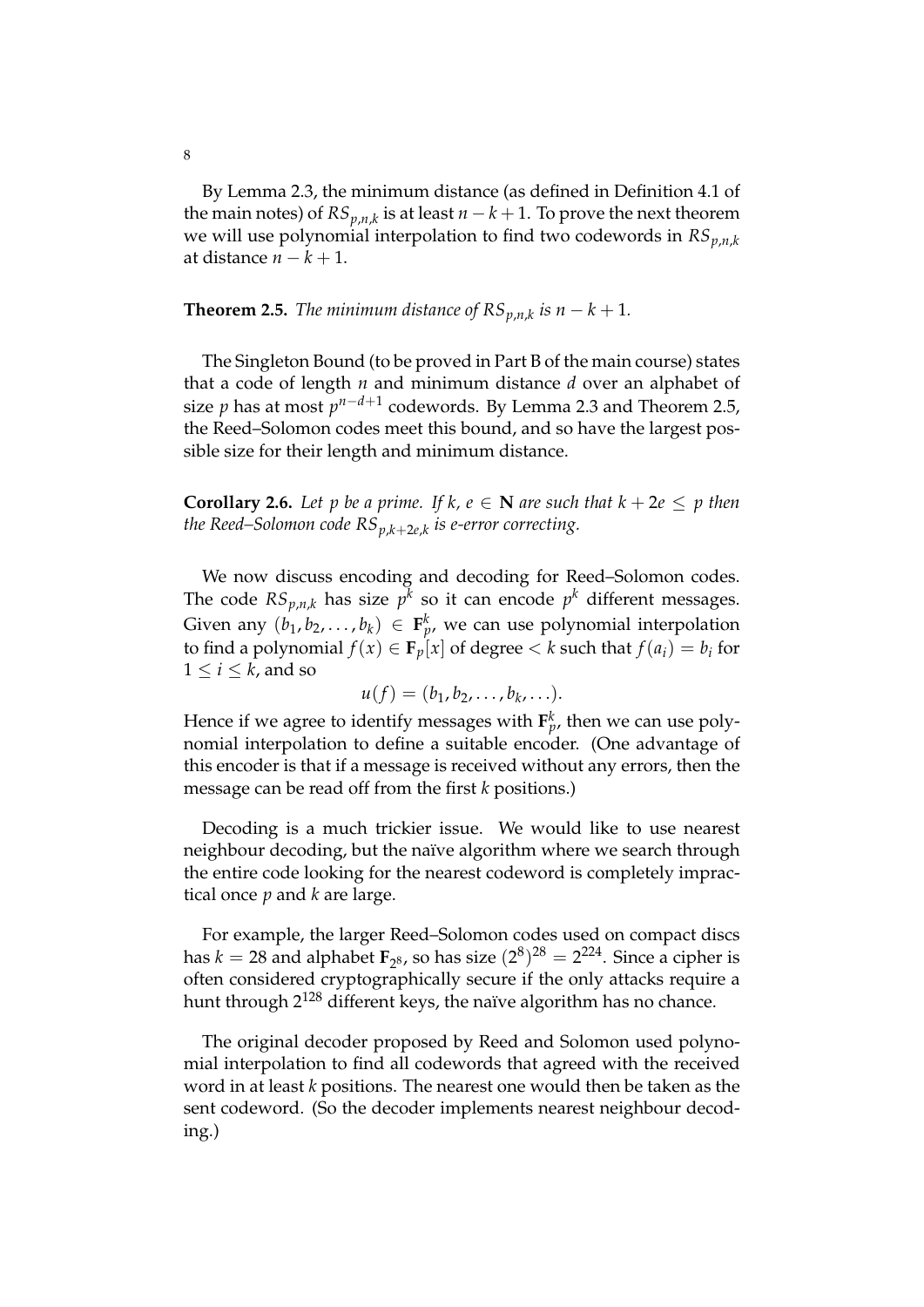**Example 2.7.** Suppose we use the Reed–Solomon code with  $p = 5$ ,  $n = 4$  and  $k = 2$  evaluating at  $a_1 = 0$ ,  $a_2 = 1$ ,  $a_3 = 2$ ,  $a_4 = 3$ , as in Example 2.2(2). By Corollary 2.6, this code is 1-error correcting. Suppose we receive  $v = (4, 0, 3, 0)$ .

Given any two positions *i* and *j*, it follows from Lemma 1.7 that there is a unique polynomial  $g$  of degree  $< 2$  such that  $g(a_i) = v_i$  and  $g(a_j) = v_j$ .

The table below shows the interpolating polynomials for each pair of positions and the corresponding codewords. For example, to find  $f(x)$ such that  $f(0) = 4$  and  $f(2) = 3$ , we use Lemma 1.7 and get

| Conditions on $f$    | Solution        | $\vert$ Codeword $u(f)$ |
|----------------------|-----------------|-------------------------|
| $f(0) = 4, f(1) = 0$ | $f(x) = 4 + x$  | (4,0,1,2)               |
| $f(0) = 4, f(2) = 3$ | $f(x) = 4 + 2x$ | (4,1,3,0)               |
| $f(1) = 0, f(2) = 3$ | $f(x) = 2 + 3x$ | (2,0,3,1)               |
| $f(0) = 4, f(3) = 0$ | $f(x) = 4 + 2x$ | (4, 1, 3, 0)            |
| $f(1) = 0, f(3) = 0$ | $f(x)=0$        | (0,0,0,0)               |
| $f(2) = 3, f(3) = 0$ | $f(x) = 4 + 2x$ | (4,1,3,0)               |

$$
f(x) = 4\frac{x-2}{0-2} + 3\frac{x-0}{2-0} = 3(x-2) - x = 2x + 4.
$$

In practice, we would stop as soon as we found the codeword  $(4, 1, 3, 0)$ since  $d(4130, 4030) = 1$ , and by Question 6 on Sheet 2, there is at most one codeword within distance 1 of any given word.

There are  $\binom{n}{k}$  $\binom{n}{k}$  choices of *k* positions from *n*. For example,  $\binom{32}{28} = 35960$ . So while a big improvement over the naïve algorithm, polynomial interpolation is still impractical in cases of interest.

### 3. EFFICIENT DECODING OF REED–SOLOMON CODES

In this section we shall see an efficient algorithm for decoding Reed– Solomon codes invented by Berlekamp and Welch in  $1983<sup>3</sup>$  $1983<sup>3</sup>$  $1983<sup>3</sup>$  As usual we work with the Reed–Solomon code  $RS_{p,n,k}$  where  $p$  is prime and  $n$ ,  $k \in \mathbb{N}$ , and polynomials are evaluated at  $a_1, a_2, \ldots, a_n$ . Assume that  $n = k + 2e$ , so by Corollary 2.6 the code is *e*-error correcting.

<span id="page-8-0"></span><sup>&</sup>lt;sup>3</sup>L. Welch and E. R. Berlekamp, Error correction for algebraic block codes, U.S. Patent 4 633 470 (1983).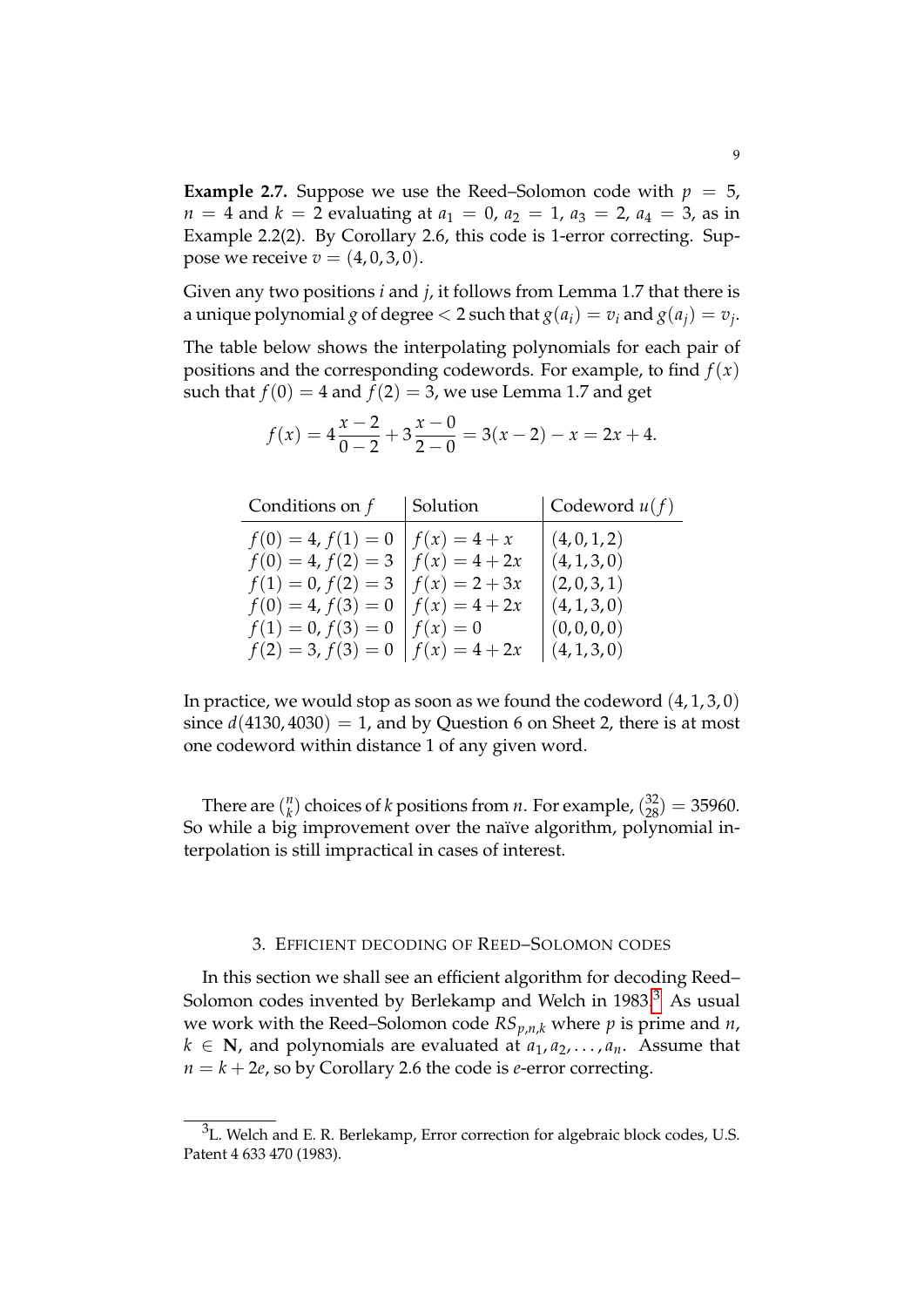**Definition 3.1** (Key Equation)**.** The *Key Equation* for the received word  $(v_1, v_2, \ldots, v_n)$  is

$$
Q(a_i) = v_i E(a_i)
$$

where  $Q(x)$ ,  $E(x) \in \mathbf{F}_p[x]$  are non-zero polynomials such that

- deg  $Q(x) \leq k + e 1$
- deg  $E(x) \leq e$ .

The polynomial *E*(*x*) is called the *error locator polynomial*.

Here is a small observation that helps to motivate the Key Equation.

**Example 3.2.** Suppose that  $u(f)$  is sent and that a single error occurs in position *j*. Then  $f(a_i) = v_i$  at all  $i \neq j$ . If we put in an extra term  $x - a_i$ to 'hide' the error in position *j*, then the equation

$$
f(x)(x - a_j) = v_i(x - a_j)
$$

holds when we replace *x* with any  $a_i$ . So  $Q(x) = f(x)(x - a_j)$ ,  $E(x) =$ *x* − *a*<sub>*j*</sub> is a solution to the Key Equation. Note that  $f(x) = Q(x)/E(x)$ and the root of  $E(x)$  tell us which position of *v* is in error.

The main theorem on the Key Equation is as follows.

**Theorem 3.3.** *Suppose that u*(*f*) *is sent and that errors occur in positions*  $j_1, j_2, \ldots, j_t$  *where*  $t \le e$ *. Let v be the received word. Then*  $Q(x)$ *, E(x) solve the Key Equation if and only if*

- (i)  $E(x) = (x a_{j_1})(x a_{j_2}) \dots (x a_{j_t})s(x)$  for some polynomial  $s(x)$ *such that* deg  $s(x) \leq e - t$ , and
- (ii)  $Q(x) = E(x) f(x)$ .

Theorem 3.3 characterises all solutions to the Key Equation when at most *e* errors occur. However it does not help us to solve it in practice. For this we proceed by solving linear equations. Unlike the naïve approach in §2, we only have to solve one system, not ( *n e* ) separate systems! [**misprinted as** ( *n*  $\binom{n}{k}$  in original version]

**Lemma 3.4.** *Suppose that the word*  $(v_1, \ldots, v_n)$  *is received. The polynomials* 

$$
Q(x) = Q_0 + Q_1 x + \dots + Q_{k+e-1} x^{k+e-1}
$$
  

$$
E(x) = E_0 + E_1 x + \dots + E_e x^e
$$

*in*  $\mathbf{F}_p[x]$  *satisfy the Key Equation if and only if* 

$$
Q_0 + a_i Q_1 + a_i^2 Q_2 + \dots + a_i^{k+e-1} Q_{k+e-1}
$$
  
=  $v_i (E_0 + a_i E_1 + a_i^2 E_2 + \dots + a_i^e E_e)$ 

10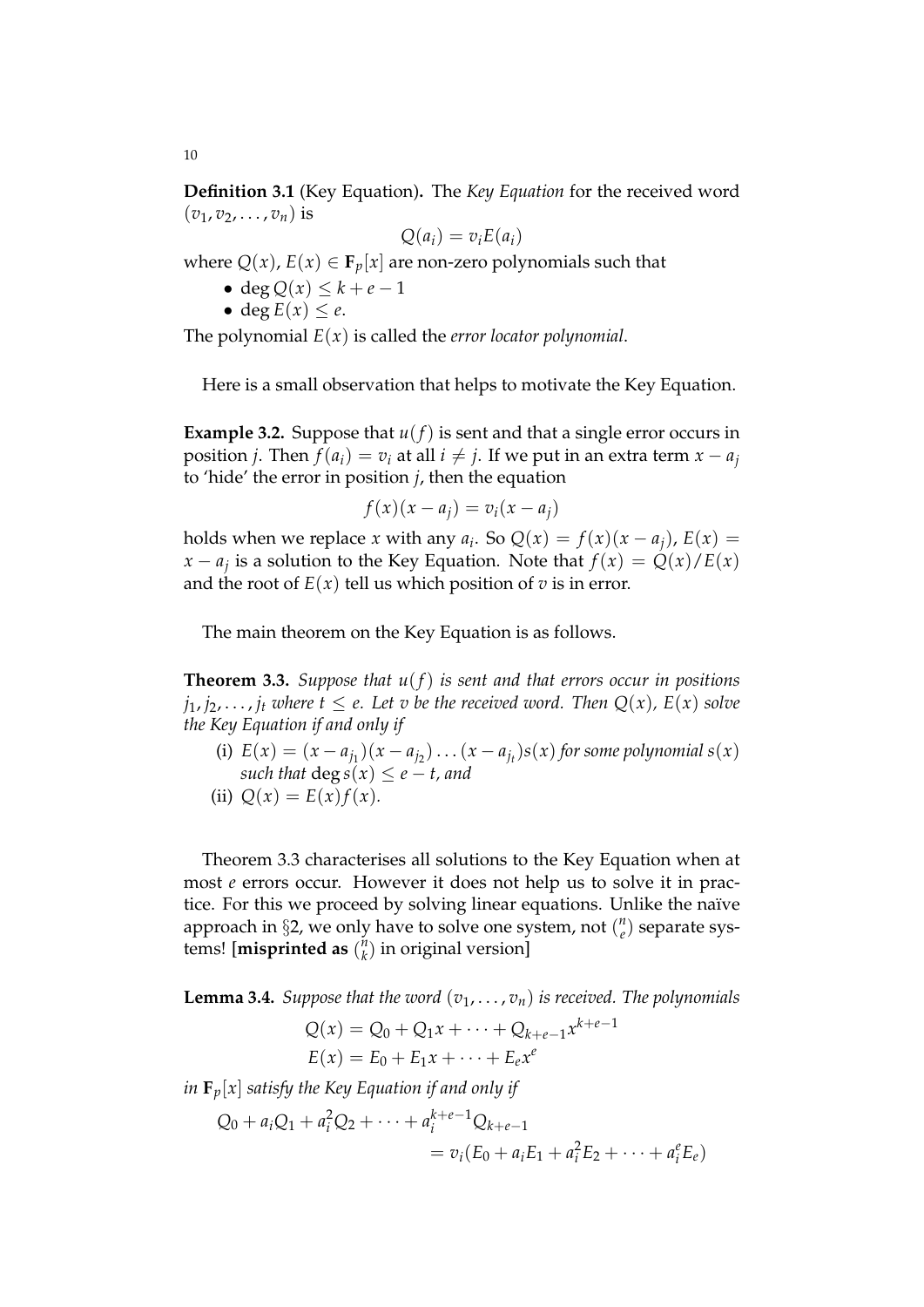*for each i*  $\in$  {1, ..., *n*}. An equivalent condition is that

$$
\begin{pmatrix}\n1 & a_1 & a_1^2 & \cdots & a_1^{k+e-1} & -v_1 & -v_1a_1 & \cdots & -v_1a_1^e \\
1 & a_2 & a_2^2 & \cdots & a_2^{k+e-1} & -v_2 & -v_2a_2 & \cdots & -v_2a_2^e \\
\vdots & \vdots & \vdots & \vdots & \vdots & \vdots & \vdots & \vdots \\
\vdots & \vdots & \vdots & \vdots & \vdots & \vdots & \vdots & \vdots \\
1 & a_n & a_n^2 & \cdots & a_n^{k+e-1} & -v_n & -v_na_n & \cdots & -v_na_n^e\n\end{pmatrix}\n\begin{pmatrix}\nQ_0 \\
Q_1 \\
\vdots \\
Q_{k+e-1} \\
E_0 \\
E_1 \\
E_2\n\end{pmatrix} = 0
$$

The matrix above has *n* rows and  $k + 2e + 1 = n + 1$  columns. So we can solve the Key Equation by solving an  $n \times (n + 1)$  system of linear equations. Notice that this system always has a non-zero solution.

**Example 3.5.** We shall use the code of Example 2.2(2) and Example 2.7. Let  $p = 5$ , let  $k = 2$ , let  $e = 1$  (so  $n = 4$ ) and let  $a_1 = 0$ ,  $a_2 = 1$ ,  $a_3 = 2$ ,  $a_4 = 3$ . With these parameters, the Key Equation for the polynomials  $Q(x) = Q_0 + Q_1x + Q_2x^2$  and  $E(x) = E_0 + E_1x$  is

$$
\begin{pmatrix} 1 & 0 & 0 & 4v_1 & 0 \\ 1 & 1 & 1 & 4v_2 & 4v_2 \\ 1 & 2 & 4 & 4v_3 & 3v_3 \\ 1 & 3 & 4 & 4v_4 & 2v_4 \end{pmatrix} \begin{pmatrix} Q_0 \\ Q_1 \\ Q_2 \\ E_0 \\ E_1 \end{pmatrix} = \begin{pmatrix} 0 \\ 0 \\ 0 \\ 0 \end{pmatrix}.
$$

(1) Suppose we receive the word 4130. (This is the codeword for  $f(x) = 4 + 2x$ .) Then  $v_1 = 4$ ,  $v_2 = 1$ ,  $v_3 = 3$ ,  $v_4 = 0$  and we must solve

$$
\begin{pmatrix} 1 & 0 & 0 & 1 & 0 \\ 1 & 1 & 1 & 4 & 4 \\ 1 & 2 & 4 & 2 & 4 \\ 1 & 3 & 4 & 0 & 0 \end{pmatrix} \begin{pmatrix} Q_0 \\ Q_1 \\ Q_2 \\ E_0 \\ E_1 \end{pmatrix} = \begin{pmatrix} 0 \\ 0 \\ 0 \\ 0 \end{pmatrix}.
$$

The kernel is two dimensional, spanned by the vectors

$$
(0, 4, 2, 0, 1)t
$$
,  $(4, 2, 0, 1, 0)t$ .

The first vector gives  $Q(x) = 4x + 2x^2$  and  $E(x) = x$ , so we decode using  $f(x) = Q(x)/E(x) = 4 + 2x$  to get  $u(f) = 4130$ . (The second vector gives the same answer even more quickly.)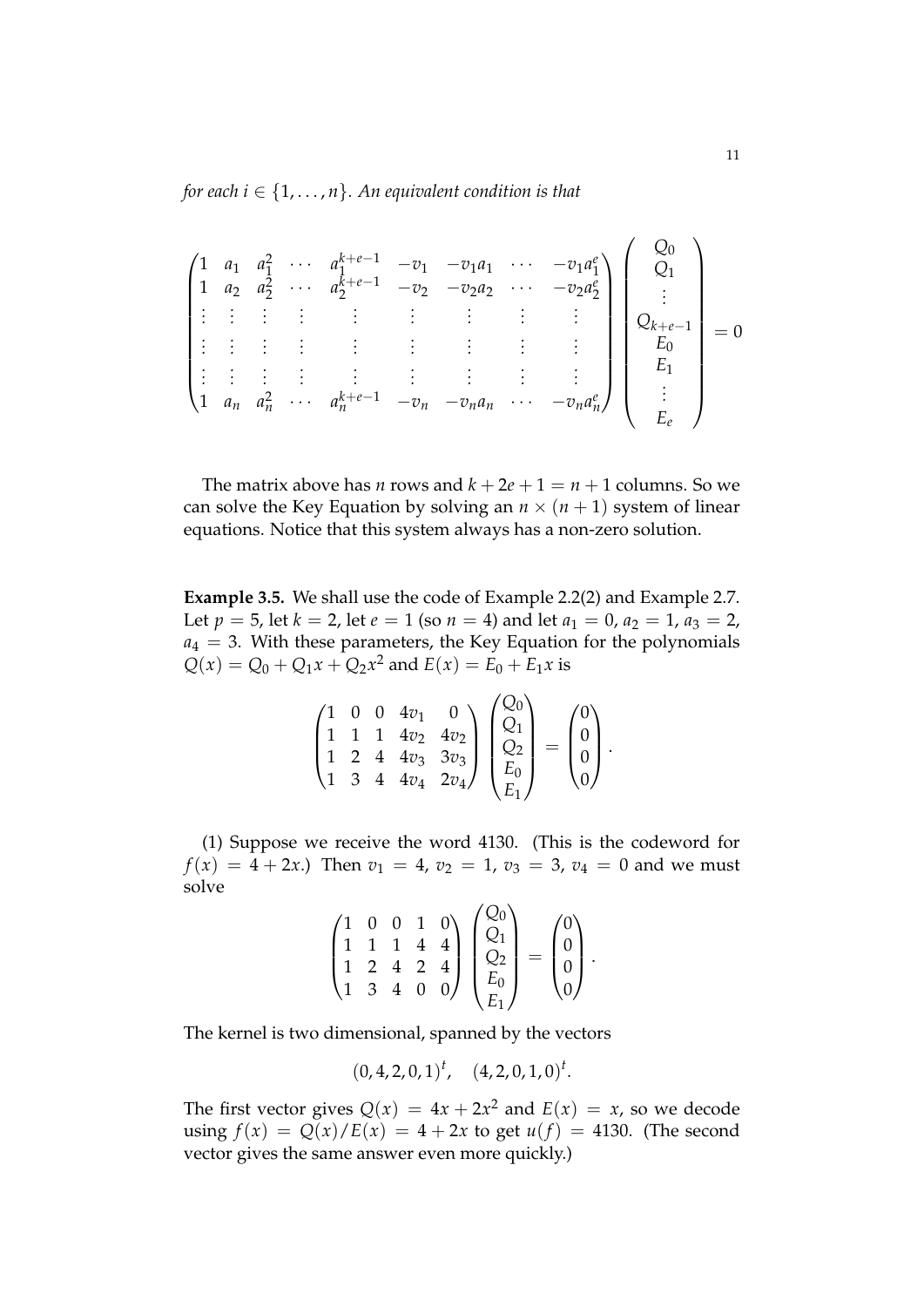(2) Suppose we receive the word 4030. Then  $v_1 = 4$ ,  $v_2 = 0$ ,  $v_3 = 3$ ,  $v_4 = 0$  and we must solve

$$
\begin{pmatrix} 1 & 0 & 0 & 1 & 0 \\ 1 & 1 & 1 & 0 & 0 \\ 1 & 2 & 4 & 2 & 4 \\ 1 & 3 & 4 & 0 & 0 \end{pmatrix} \begin{pmatrix} Q_0 \\ Q_1 \\ Q_2 \\ E_0 \\ E_1 \end{pmatrix} = \begin{pmatrix} 0 \\ 0 \\ 0 \\ 0 \end{pmatrix}.
$$

The kernel is one dimensional spanned by  $(1, 2, 2, 4, 1)$ <sup>t</sup>. So we take  $Q(x) = 1 + 2x + 2x^2$  and  $E(x) = 4 + x$ . Polynomial division gives

 $Q(x)/E(x) = 2x + 4$ 

so we decode using  $f(x) = 2x + 4$  to get  $u(f) = 4130$ .

(3) Finally suppose we receive 4020. Then the kernel is one dimensional, spanned by  $(4, 3, 3, 1, 0)^t$ . So we take  $Q(x) = 4 + 3x + 3x^2$  and  $E(x) = 1$ , but  $Q(x)/E(x)$  does not have degree  $\leq 1$ , so we are unable to decode. Since the Key Equation method always works when  $\leq e$  errors occur, we know that  $> 2$  errors have occurred, but we are unable to correct them.

When more than *e* errors occur it can also happen that the received word is decoded incorrectly. For example, this would happen in the setup of Example 3.4 if we received 4000. Another possibility is that  $E(x)$  does not divide  $Q(x)$ : in this case we detect an error but are unable to correct it.

*Final remarks:* (1) When preparing this section I used §4 of these notes: <http://math.berkeley.edu/~mhaiman/math55/reed-solomon.pdf>.

The next section in Haiman's notes explains a refinement to the Key Equation method that reduces the problem to solving an  $e \times e$  system of equations and then doing a one-off polynomial interpolation. Since *e* is usually much less than *n* (for the codes used on compact discs,  $n = 28$ and  $n = 32$  and  $e = 4$  in both cases) this is a further big improvement.

(2) A MATHEMATICA notebook for solving the Key Equation is available on Moodle. Unless you really want to do it by hand, I suggest you use it (or another computer algebra program) to do the computational questions on problem sheets.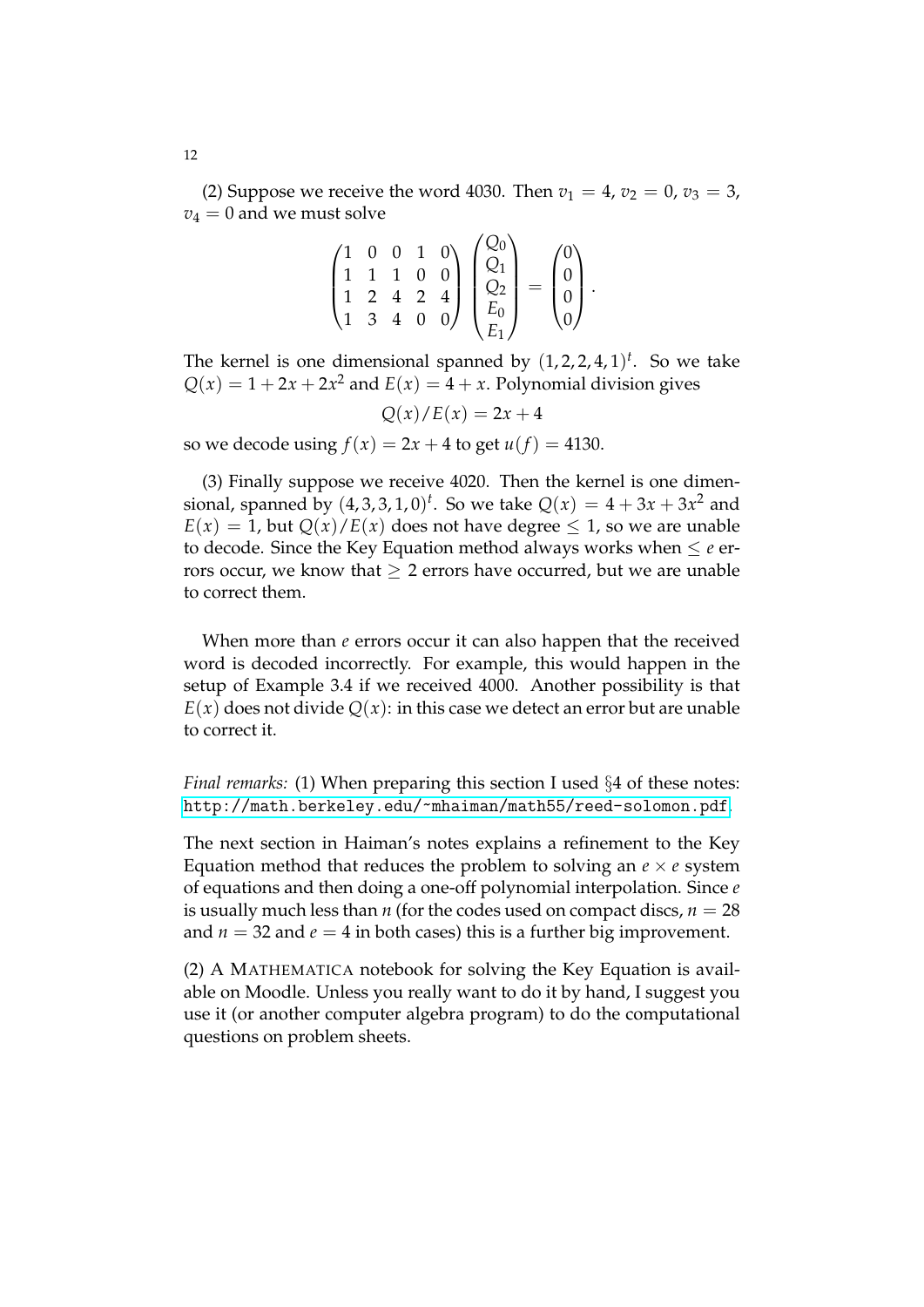### **Part 2: Cyclic codes**

#### 4. CYCLIC CODES

In the second part of the course we will study cyclic codes. In this section we will introduce cyclic codes and see some examples and a fast way to encode messages for a general cyclic code. We will then show that a special class of Reed–Solomon codes are cyclic, and, if time permits, see a fast decoder for these codes that uses their cyclic structure. The course ends with BCH-codes; these are the binary cyclic codes most used in practice.

Cyclic codes are a special type of linear code. In Part C of the main course we only consider linear codes over the binary alphabet, but all the results extend to a general finite field. Here we will work over a finite field  $\mathbf{F}_p$  of prime order.

**Definition 4.1.** Let *p* be prime. A code *C* over  $\mathbf{F}_p$  is *linear* if

- (i) for all  $u \in C$  and  $a \in \mathbf{F}_p$  we have  $au \in C$ ;
- (ii) for all  $u, w \in C$  we have  $u + w \in C$ .

Here *au* is the word defined by  $(au)_i = au_i$  and  $u + v$  is defined by  $(u + w)_i = u_i + w_i$ . Equivalently, a code *C* over **F**<sub>*p*</sub> is linear if *C* is a vector subspace of  $\mathbf{F}_{p}^{n}$ .

*Exercise:* Show that any Reed–Solomon code is linear.

**Definition 4.2.** Let *p* be a prime. A code *C* over  $\mathbf{F}_p$  is said to be *cyclic* if *C* is linear and

 $(u_0, u_1, \ldots, u_{n-1}) \implies (u_{n-1}, u_0, \ldots, u_{n-2}) \in \mathbb{C}.$ 

We say that  $(u_{n-1}, u_0, \ldots, u_{n-2})$  is the *cyclic shift* of  $(u_0, u_1, \ldots, u_{n-1})$ .

The reason for numbering positions from 0 will be seen shortly. Note that we can apply the cyclic shift several times over, so a cyclic code is closed under arbitrarily many cyclic shifts.

#### **Example 4.3.**

(1) Let *p* be prime and let  $n \in \mathbb{N}$ . The repetition code of length *n* over  $\mathbf{F}_p$  is cyclic.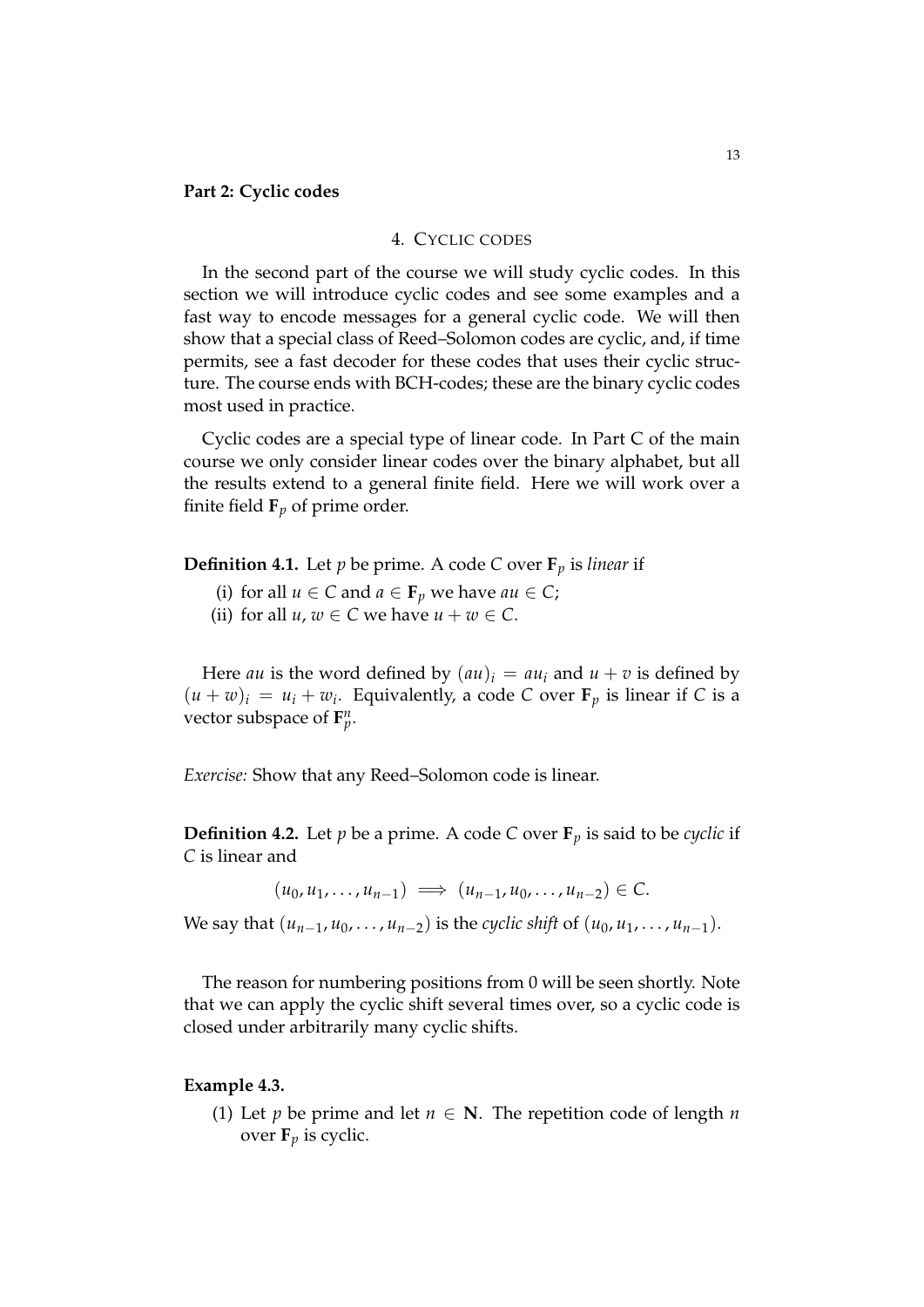(2) Let *C* be the binary parity check code of length *n* consisting of all binary words of length *n* with evenly many 1s. We may define *C* using addition in  $\mathbf{F}_2$  by

 $C = \{(u_0, \ldots, u_{n-1}) : u_i \in \mathbf{F}_2, u_0 + \cdots + u_{n-1} = 0\}.$ 

Then *C* is a cyclic code.

(3) Let *D* be the binary code with codewords

{000000, 110110, 011011, 101101}.

*Exercise:* check that *D* is linear. The shift map acts on *D* by fixing 000000 and cyclically permuting the other three codewords. Hence *D* is cyclic.

There is a very helpful correspondence between codewords in a cyclic code and polynomials. To see how this might work, consider the code *D* in Example 4.3(3) above. If we associate the polynomial

$$
u_0 + u_1 x + u_2 x^2 + u_3 x^3 + u_4 x^4 + u_5 x^5
$$

to the codeword  $(u_0, u_1, u_2, u_3, u_4, u_5)$  then we have

$$
000000 \longleftrightarrow 0
$$
  
110110  $\longleftrightarrow$  1 + x + x<sup>3</sup> + x<sup>4</sup>  
011011  $\longleftrightarrow$  x + x<sup>2</sup> + x<sup>4</sup> + x<sup>5</sup>  
101101  $\longleftrightarrow$  1 + x<sup>2</sup> + x<sup>3</sup> + x<sup>5</sup>.

When we multiply  $1 + x + x^3 + x^4$  by *x* we get  $x + x^2 + x^4 + x^5$ , which is the polynomial corresponding to 011011. So far so good! But when we multiply  $x + x^2 + x^4 + x^5$  we get  $x^2 + x^3 + x^5 + x^6$ , which is not the polynomial we choose to correspond to 101101. Somehow we need to make  $x^2 + x^3 + x^5 + x^6$  correspond to 101101, as well.

**Definition 4.4.** Let *n* ∈ **N** and let *p* be prime. Let *f*(*x*) ∈ **F**<sub>*p*</sub>[*x*]. We say that  $f(x)$  corresponds to  $(u_0, u_1, \ldots, u_{n-1}) \in \mathbf{F}_p^n$  if, when  $f(x)$  is divided by  $x^n - 1$ , the remainder is

$$
u_0 + u_1 x + u_2 x^2 + \ldots + u_{n-1} x^{n-1}.
$$

Note, in particular, that if  $f(x) = u_0 + u_1x + u_2x^2 + \cdots + u_{n-1}x^{n-1}$ then, when we divide  $f(x)$  by  $x^n - 1$ , the quotient is 0 and the remainder is *f*(*x*). So *f*(*x*) corresponds to the word  $(u_0, u_1, \ldots, u_{n-1}) \in \mathbf{F}_p^n$ .

*Exercise:* Check that, when  $n = 6$ , the polynomial  $x^2 + x^3 + x^5 + x^6$  corresponds to  $(1, 0, 1, 1, 0, 1)$ . Find the word corresponding to the polynomial  $x(1 + x^2 + x^3 + x^5)$ .

14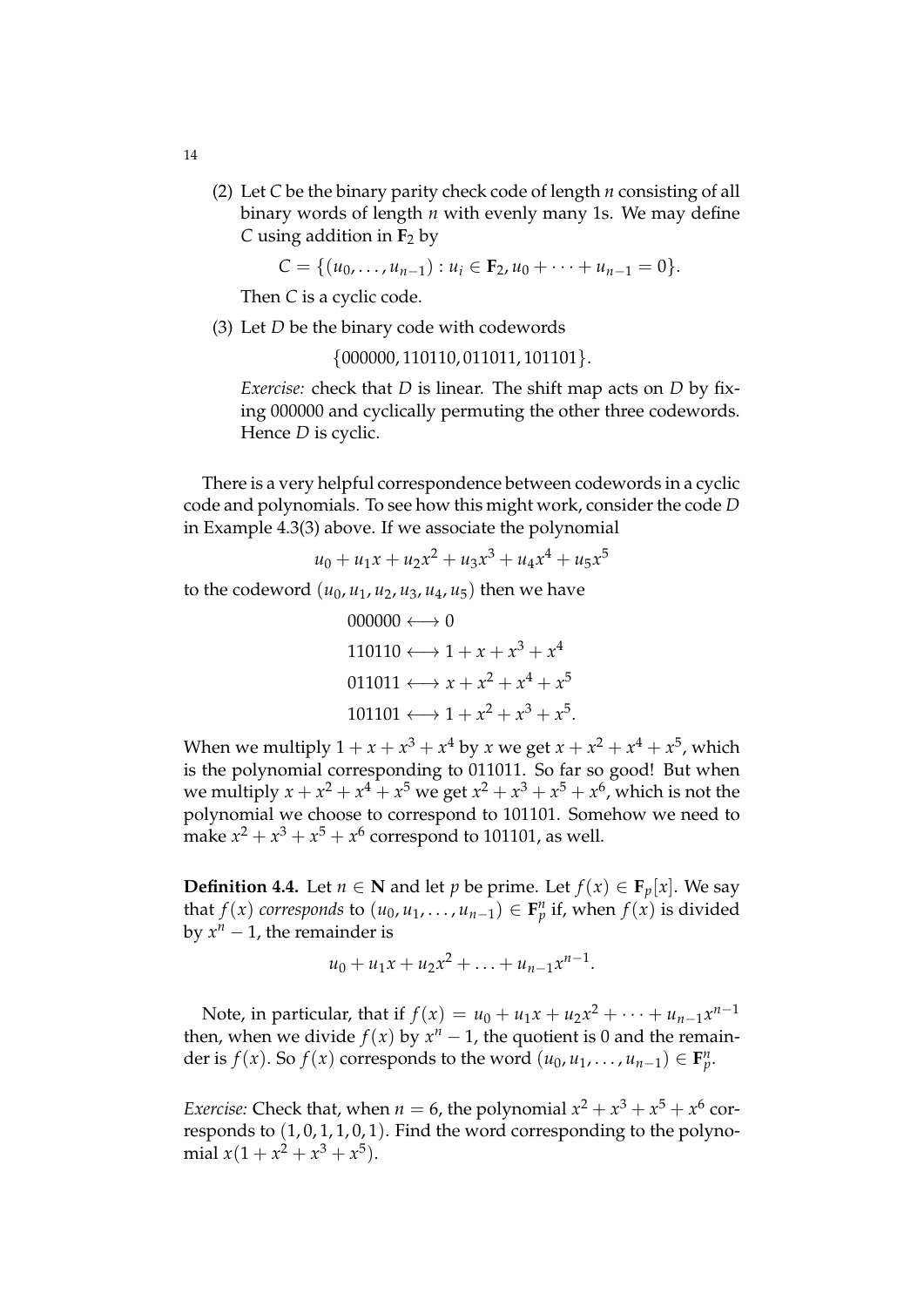The following remark should be helpful to people who know about quotient rings, but should be skipped by everyone else.

**Remark 4.5.** Definition 4.4 defines a map from  $\mathbf{F}_p[x]$  to words in  $\mathbf{F}_p^n$ . Two polynomials have the same image if and only if they have the same remainder on division by  $x^n - 1$ . So the polynomials that map to the word  $(u_0, u_1, \ldots, u_{n-1})$  are exactly the elements of the coset

$$
u_0 + u_1 x + \dots + u_{n-1} x^{n-1} + \langle x^n - 1 \rangle
$$

in the quotient ring  $\mathbf{F}_p[x]/\left\langle x^n-1 \right\rangle$ . Thus Definition 4.4 defines a bijection  $\mathbf{F}_p[x]/\langle x^n-1\rangle \longleftrightarrow \mathbf{F}_p^n$ . The rest of this section is summarized in this footnote. $4$ 

Definition 4.4 was made so that the following lemma would hold.

**Lemma 4.6.** *Let p be a prime and let C be a cyclic code over*  $\mathbf{F}_p$ *. Let*  $u \in C$ *.* 

- (i) *Suppose that*  $f(x) \in \mathbf{F}_p[x]$  *corresponds to u. Then*  $xf(x)$  *corresponds to the cyclic shift of u, namely*  $(u_{n-1}, u_0, \ldots, u_{n-2})$ .
- (ii) *If*  $s(x) \in \mathbf{F}_p[x]$  *then*  $s(x)f(x)$  *corresponds to a codeword in* C.

It will often be useful to think of a cyclic code as a set of polynomials of degree  $\langle n, y \rangle$  choosing the obvious polynomial  $u_0 + u_1 x + \cdots$  $u_{n-1}x^{n-1}$  to correspond to the codeword  $(u_0, u_1, \ldots, u_{n-1})$ .

**Definition 4.7.** Let *p* be a prime. Let *C* be a cyclic code of length *n* over the finite field  $\mathbf{F}_p$ . Think of *C* as a set of polynomials of degree  $\lt n$ . A *generator polynomial* for *C* is a polynomial  $g(x) \in \mathbf{F}_p[x]$  of degree  $k < n$ such that  $g(x)$  divides  $x^n - 1$  and

$$
C = \{f(x)g(x) : f(x) \in \mathbf{F}_p[x], \deg f(x) \le n - 1 - k\}.
$$

### **Example 4.8.** Let

$$
C = \{0, 1 + x + x^3 + x^4, x + x^2 + x^4 + x^5, 1 + x^2 + x^3 + x^5
$$

be the polynomial version of the code in Example 4.2(3). We shall show that  $g(x) = 1 + x + x^3 + x^4$  is a generator polynomial for *C*.

<span id="page-14-0"></span> $^4$ Lemma 4.6 says that multiplication by *x* in  $\mathbf{F}_p[x]/\langle x^n-1\rangle$  corresponds to cyclic shift in  $\mathbf{F}_p^n$ . Theorem 4.9 and Theorem 4.10 follow from the fact that *I* is an ideal in  $\mathbf{F}_p[x]/\langle x^h - 1 \rangle$  if and only if *I* is principal and *I* is generated by an element of the form  $g(x) + \langle x^n - 1 \rangle$  where  $g(x)$  divides  $x^n - 1$ .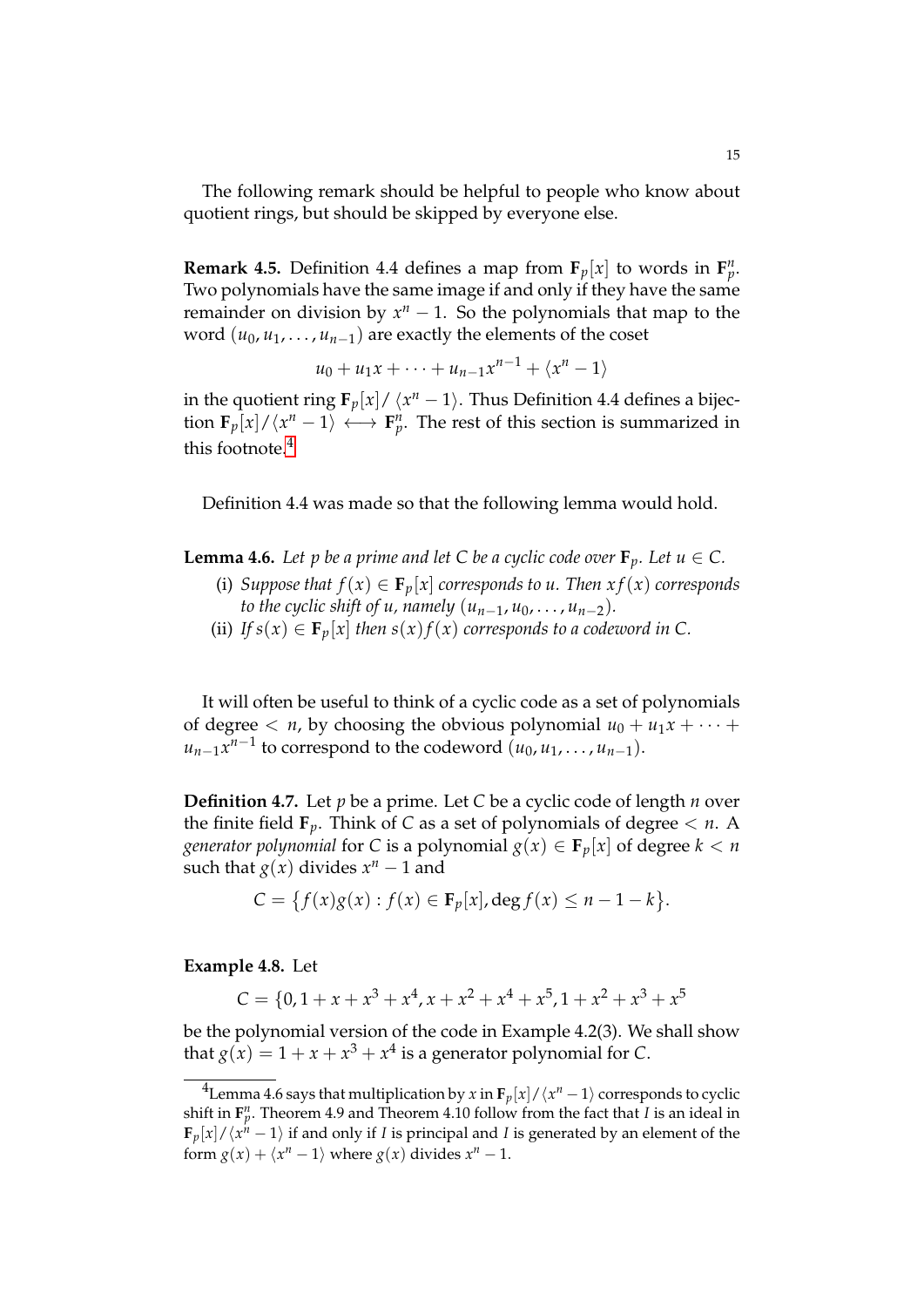*Exercise:* Consider the code over **F**<sup>3</sup>

$$
\{(a,b,c,a,b,c): a,b,c \in \mathbf{F}_3\}.
$$

Thought of as a set of polynomials, this code becomes

$$
C = \{a + bx + cx^{2} + ax^{3} + bx^{4} + cx^{5} : a, b, c \in \mathbf{F}_{3}\}.
$$

Find a generator polynomial for *C*.

**Theorem 4.9.** Let p be prime and let  $C \subseteq \mathbf{F}_p[x]$  be a cyclic code of length n, *represented by polynomials of degree* < *n. Then C has a generator polynomial.*

The next theorem tells us that we can construct a cyclic code over  $\mathbf{F}_p$ of length *n* using any proper divisor of  $x^n - 1$  in  $\mathbf{F}_p[x]$  as a generator polynomial. Alternatively, if we know a generator polynomial then it gives us information about the code.

**Theorem 4.10.** Let p be a prime, let  $n \in \mathbb{N}$  and let  $g(x) \in \mathbb{F}_p[x]$  be a divisor *of*  $x^n - 1$ *. If*  $g(x)$  *has degree*  $r < n$  *then* 

 ${g(x), xg(x), \ldots, x^{n-r-1}g(x)}.$ 

*is a basis for the cyclic code C with generator polynomial*  $g(x)$ *.* 

In particular, Theorem 4.10 implies that a cyclic code of length *n* with a generator polynomial of degree *r* over the finite field **F***<sup>p</sup>* has dimension  $n - r$  and size  $p^{n-r}$ .

The following example shows how to construct all cyclic codes of a given length over the finite field **F***p*, provided we have to hand the factorization of  $x^n - 1$  in  $\mathbf{F}_p$ . (Finding these factorizations requires finite field theory beyond the scope of this course: they will be provided if required in an exam question.)

**Example 4.11.** In  $\mathbf{F}_2[x]$  we have

$$
x^6 - 1 = (1 + x)^2 (1 + x + x^2)^2
$$

where the factors  $1 + x$  and  $1 + x + x^2$  are irreducible, i.e. they cannot be written as products of polynomials of smaller degree.<sup>[5](#page-15-0)</sup> The polynomial

<span id="page-15-0"></span> $^{5}$ For 1 + *x* this is clear; if 1 + *x* + *x*<sup>2</sup> factorized as the product of two polynomials of degree 1, it would have a root in  $\mathbf{F}_2$ . But  $1 + 0 + 0^2 = 1 + 1 + 1^2 = 1$ .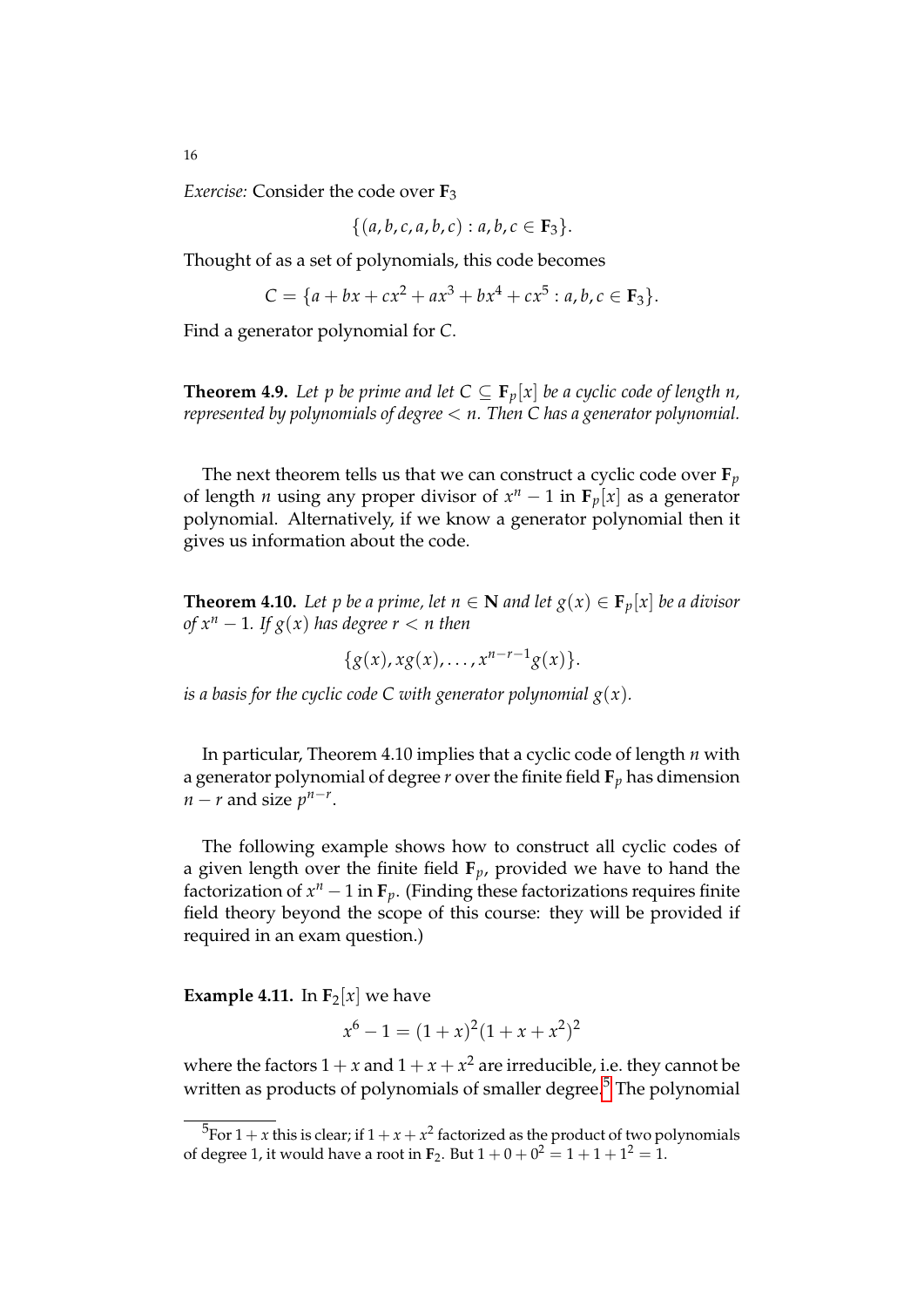divisors of  $x^6 - 1$  are therefore 1,  $1 + x$ ,  $1 + x + x^2$  and

$$
(1+x)^2 = 1 + x^2,
$$
  
\n
$$
(1+x+x^2)^2 = 1 + x^2 + x^4,
$$
  
\n
$$
(1+x)(1+x+x^2) = 1 + x^3,
$$
  
\n
$$
(1+x)^2(1+x+x^2) = 1 + x + x^3 + x^4,
$$
  
\n
$$
(1+x)(1+x+x^2)^2 = 1 + x + x^2 + x^3 + x^4 + x^5.
$$

For example, the code with generator polynomial  $1 + x$  is the binary parity check code of length 6 (as defined in Example 2.9 of the main course). The code with generator polynomial  $(1 + x)^2(1 + x + x^2)$  was seen in Example 4.3(3).

**Theorem 4.12.** Let p be prime and let C be a cyclic code of length n over  $\mathbf{F}_p$ *with generator polynomial*  $g(x) \in \mathbf{F}_p[x]$  *of degree r.* If  $g(x) = a_0 + a_1x +$  $\cdots + a_r x^r$  then the  $(n - r) \times n$  matrix

$$
G = \begin{pmatrix} a_0 & a_1 & a_2 & \dots & a_r & 0 & \dots & 0 \\ 0 & a_0 & a_1 & \dots & a_{r-1} & a_r & \dots & 0 \\ \vdots & \vdots & \vdots & \ddots & \vdots & \vdots & \ddots & \vdots \\ 0 & 0 & 0 & a_0 & \dots & \dots & a_{r-1} & a_r \end{pmatrix}
$$

*is a generator matrix for C.*

Let  $k = n - r$ . Encoding using this generator matrix, we encode the binary word  $(b_0, b_1, \ldots, b_{k-1})$  of length  $k-1$  as

$$
(b_0,b_1,\ldots,b_{k-1})G
$$

As a polynomial, this codeword is

$$
b_0 g(x) + b_1 x g(x) + \dots + b_{k-1} x^{k-1} g(x)
$$
  
=  $(b_0 + b_1 x + \dots + b_{k-1} x^{k-1}) g(x).$ 

So we can encode messages in a cyclic code by polynomial multiplication. This can be performed even more quickly than matrix multiplication.

We end this section with a small result showing that most cyclic codes are 1-error correcting.

**Theorem 4.13.** *Let C be a cyclic binary code of length n with generator polynomial*  $g(x) = a_0 + a_1x + \cdots + a_rx^r \in \mathbf{F}_2[x]$  *of degree*  $r \geq 1$ *. Assume that*  $a_0 \neq 0$ . If  $x^s + 1$  *is not divisible by g(x) for any i* ∈ {2,3, . . . , *n* − 1} *then* C *has minimum distance at least* 3*.*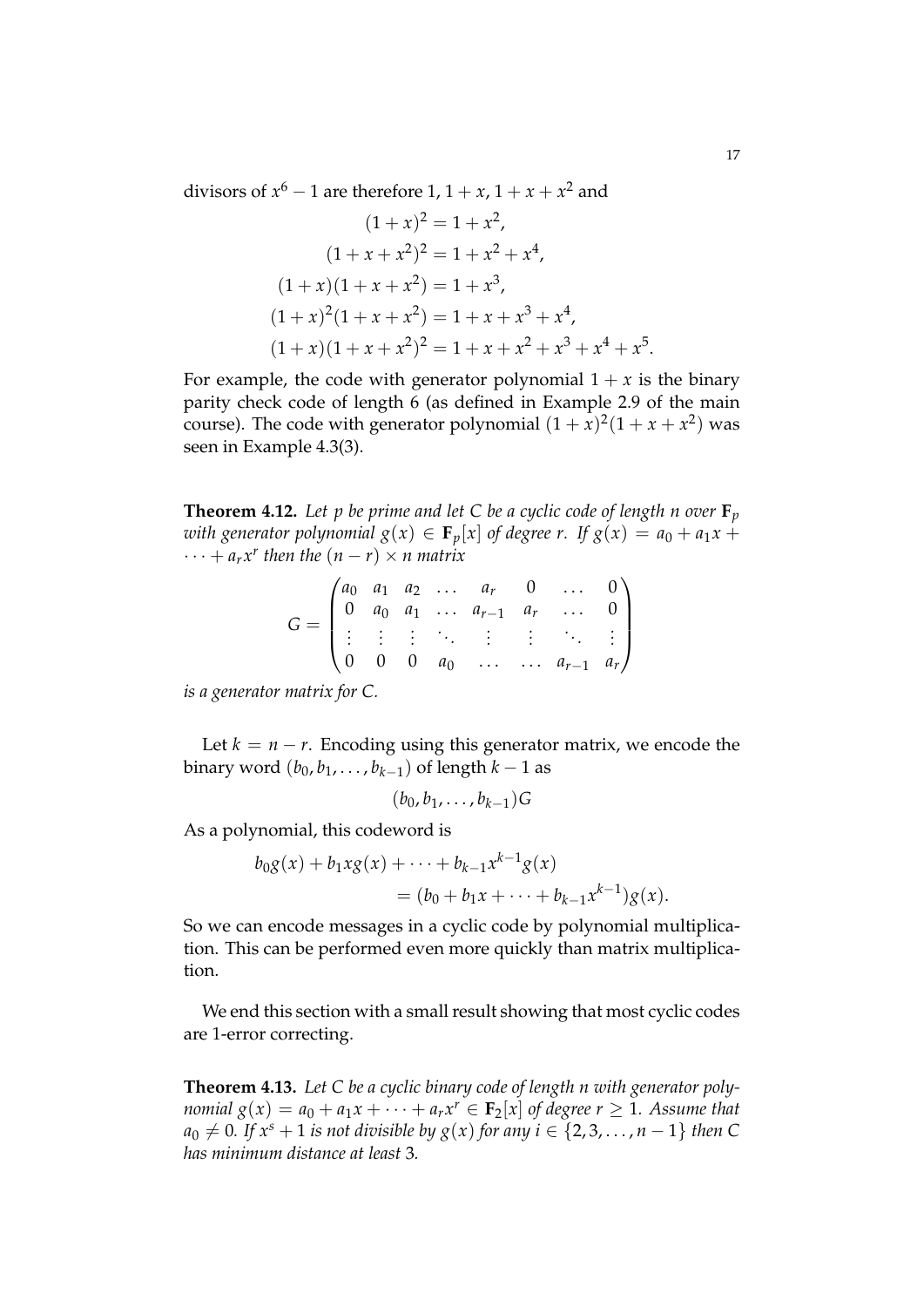In fact it is unnecessary to assume that  $a_0 \neq 0$ . If  $a_0 = 0$  then  $g(x)$  is divisible by *x*. Since  $g(x)$  divides  $x^n - 1$ , it follows that *x* divides  $x^n - 1$ , which is impossible.

*Exercise:* There is a refinement of the previous theorem: show that it suffices to check those  $x^s + 1$  such that *r* divides *s*. [*Hint:* if  $g(x)$  divides  $x^s + 1$  then, since  $g(x)$  divides  $x^n + 1$ ,  $g(x)$  divides the greatest common divisor of  $x^n + 1$  and  $x^s + 1$ . Show that this greatest common divisor is  $x^t + 1$  for some *t* dividing *n*.]

# 5. REED–SOLOMON CODES AS CYCLIC CODES

We now show that a special class of Reed–Solomon codes (as defined in Definition 2.1) are cyclic codes. For this we need one further general result. As usual, we state it for the finite fields  $\mathbf{F}_p$ , but it holds for a general finite field.

**Lemma 5.1.** *Let p be a prime. There exists an element*  $a \in \mathbf{F}_p$  *such that the non-zero elements of*  $\mathbf{F}_p$  *are exactly a<sup>j</sup> for 0*  $\leq$  *j*  $\leq$  *p*  $-$  *2.* 

For example, in  $\mathbf{F}_7$ , one can take  $a = 3$ , since

 $3^0 = 1$ ,  $3^1 = 3$ ,  $3^2 = 2$ ,  $3^3 = 6$ ,  $3^4 = 4$ ,  $3^5 = 5$ .

Such an element *a* is said to be a *primitive root*.

Throughout this section, fix a prime  $p$  and let  $k < p$ . We suppose that  $p - 1 - k$  is even and let  $p - 1 - k = 2e$ . (This agrees with notation in §3.) Let *a* ∈ **F**<sub>*p*</sub> be a primitive root and let  $RS_{p,p-1,k}$  be the Reed– Solomon code where polynomials are evaluated at  $a_i = a^{i-1}$  for  $i \in$  $\{1, \ldots, p-1\}.$ 

**Lemma 5.2.** *The code RSp*,*p*−1,*<sup>k</sup> is cyclic.*

It is now very natural to ask for a generator polynomial for *RSp*,*p*−1,*<sup>k</sup>* . For this we shall first find a parity check matrix using the generator matrix found on Sheet 8, Question 4(a).

**Theorem 5.3.** *A parity check matrix for the cyclic Reed–Solomon code*  $RS_{p,p-1,k}$ *is*

$$
H = \begin{pmatrix} 1 & a & a^2 & \cdots & a^{p-2} \\ 1 & a^2 & a^4 & \cdots & a^{2(p-2)} \\ \vdots & \vdots & \vdots & \ddots & \vdots \\ 1 & a^{2e} & a^{4e} & \cdots & a^{2e(p-2)} \end{pmatrix}.
$$

18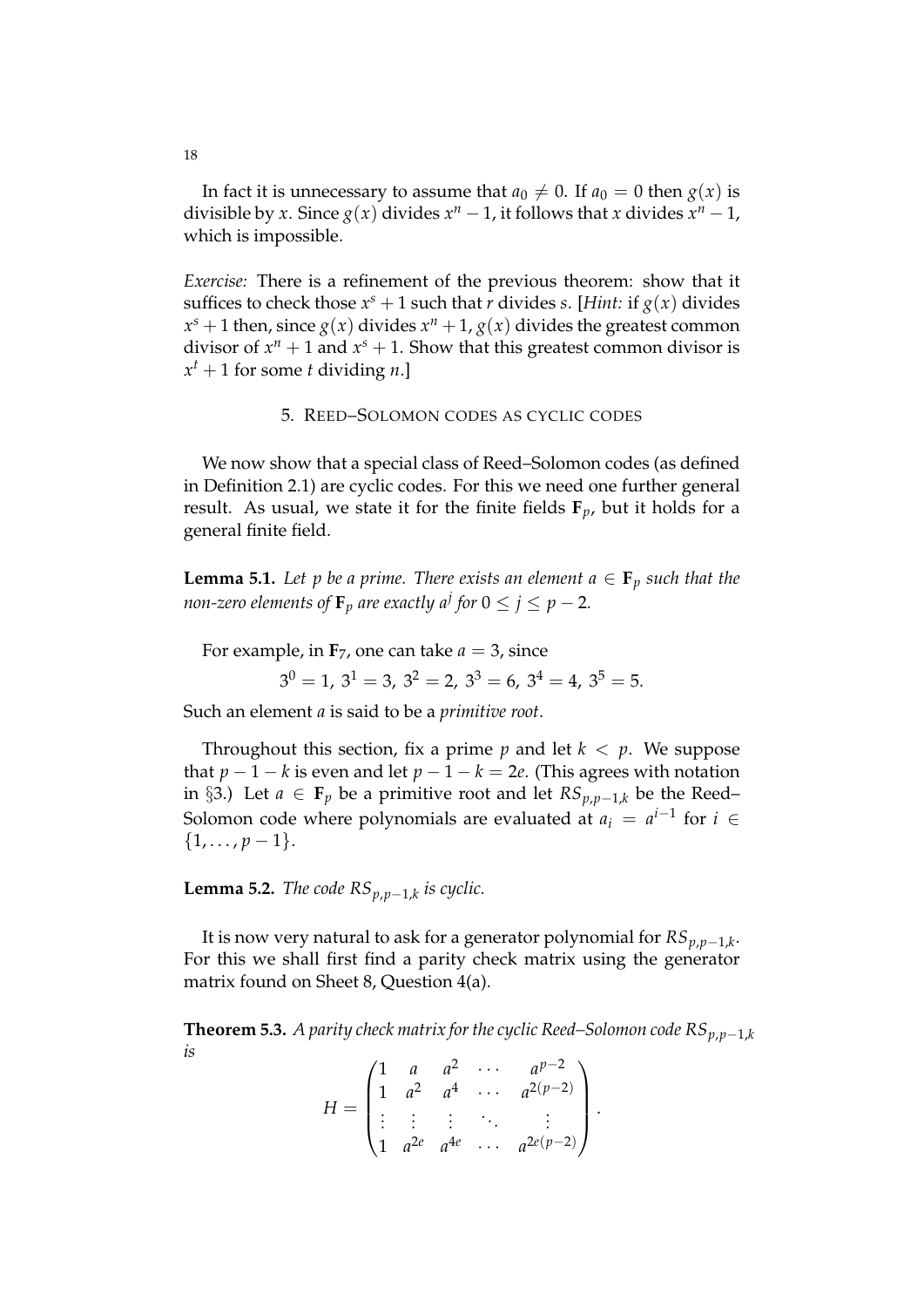**Corollary 5.4.** *The cyclic Reed–Solomon code*  $RS_{p,p-1,k}$  *has generator polynomial*

$$
g(x) = (x - a)(x - a^2) \dots (x - a^{2e}).
$$

See Sheet 9 for the example *RS*5,4,2 where polynomials are evaluated at 1, 2, 4, 3 ∈ **F**5.

**Remark 5.5.** Theorem 5.3 can be used to give an alternative proof that the minimum distance of the cyclic Reed–Solomon code *RSp*,*p*−1,*<sup>k</sup>* is at least  $p - k = 2e$ . By Theorem 14.7 in the main notes, the minimum distance of *RSp*,*p*−1,*<sup>k</sup>* is equal to the minimum *r* such that there are *r* linearly dependent of the columns of the parity check matrix *H*. But by Theorem 1.8, any 2*e* columns of *H* are linearly independent.

An easier corollary of Theorem 5.3 is that the syndrome *vHtr* of a received word  $v \in \mathbf{F}_p^n$  corresponding to the polynomial  $k(x)$  is equal to

$$
(k(a),\ldots,k(a^{2e})).
$$

So one way to decode received words to codewords in *RSp*,*p*−1,*<sup>k</sup>* would be to compute syndromes using polynomial evaluation; then a table, as in page 52 of the main notes, could be used to perform syndrome decoding.

A much faster and more elegant decoding algorithm for cyclic Reed– Solomon codes was invented by Berlekamp and Welsh in 1971. As for the Key Equation decoder in §3, the algorithm implements nearest neighbour decoding, on the assumption that at most *e* errors have occurred.

**Theorem 5.6.** Let  $v \in \mathbf{F}_p^n$  be a received word with syndrome

$$
vH^{tr}=(S_1,\ldots,S_{2e}).
$$

*Suppose that at most e errors occurred. Then given any*  $A(x)$ ,  $B(x) \in \mathbf{F}_p[x]$ *with*  $\deg A(x) \leq e - 1$  *and*  $\deg B(x) \leq e$  *such that* 

$$
B(x) = (S_1 + S_2x + \dots + S_{2e}x^{2e-1})A(x)
$$

*where we work modulo x*2*<sup>e</sup> , so all powers x*2*<sup>e</sup> and higher in this equation are regarded as* 0*, the sent codeword can be determined.*

Provided at most *e* errors occurred, such polynomials *A*(*x*), *B*(*x*) always exist. They can be found by linear algebra, in a similar way to Lemma 3.4, or using the Berlekamp–Massey algorithm (this is its original application).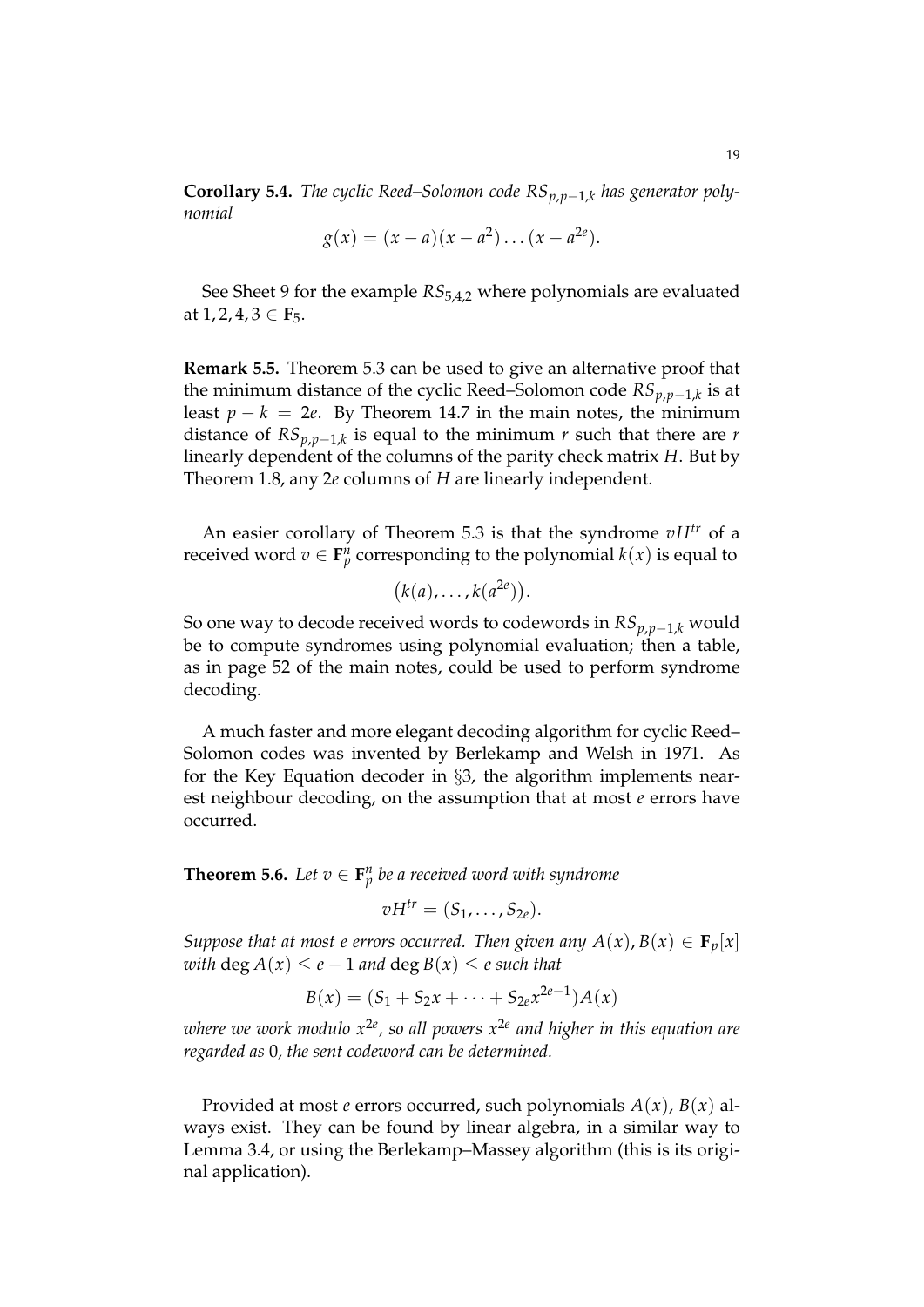The final part of this section is based on the excellent account of the Berlekamp–Welsh decoder in Chapter 11 of [2]. Hill describes a decoder that can be used on a general (not necessarily cyclic) Reed–Solomon code; he also gives some refinements that further speed up decoding.

# 6. A BRIEF LOOK AT BCH CODES

This section may be considered non-examinable, and is included for interest only. Some knowledge of finite fields of prime power order is needed: let **F** *r*  $\frac{r}{2}$  denote the finite field of order *r*.

HAMMING CODES AS CYCLIC CODES. We start by giving a more algebraic way to construct the Hamming code of length 7. This construction generalizes to Hamming codes of any length. (See Exercise 7.20 in [4] in the recommended reading list.) Let  $a \in \mathbf{F}_8$  be a primitive element, so *a* <sup>7</sup> − 1 and every non-zero element of **F**<sup>8</sup> is equal to some power of *a*. Let

$$
C = \{f(x) \in \mathbf{F}_2[x] : \deg f < 7, f(a) = 0\}.
$$

*Exercise:* show from this definition that *C* is a cyclic code. (We have defined *C* as a set of polynomials, so the cyclic shift of  $f(x) \in C$  should be defined to be the remainder when  $xf(x)$  is divided by  $x^7 - 1$ .)

An equivalent definition of *C* is

$$
C = \{ (b_0, b_1, \dots, b_6) \in \mathbf{F}_2^7 : b_0 + b_1 a + \dots + b_6 a^6 = 0 \}
$$

**Lemma 6.1.** *The code C is equivalent to the Hamming* [7, 4, 3]*-code by a permutation of its positions.*

*Proof.* We may define the finite field  $\mathbf{F}_8$  by  $\mathbf{F}_8 = \mathbf{F}_2(a)$  where *a* is a root of the irreducible primitive polynomial

$$
g(x) = x^3 + x + 1 \in \mathbf{F}_2[x].
$$

If  $f(x) \in \mathbf{F}_2[x]$  is a polynomial such that  $f(a) = 0$  then, since  $g(x)$  is the minimum polynomial of *a*,  $g(x)$  divides  $f(x)$ . Hence

$$
C = \{f(x) \in \mathbf{F}_2[x] : \text{deg } f < 7, f(x) \text{ is divisible by } g(x)\}.
$$

Thus *C* has generator polynomial  $g(x)$ . Hence, by Theorem 4.12, *C* has generator matrix

$$
G = \begin{pmatrix} 1 & 1 & 0 & 1 & 0 & 0 & 0 \\ 0 & 1 & 1 & 0 & 1 & 0 & 0 \\ 0 & 0 & 1 & 1 & 0 & 1 & 0 \\ 0 & 0 & 0 & 1 & 1 & 0 & 1 \end{pmatrix}.
$$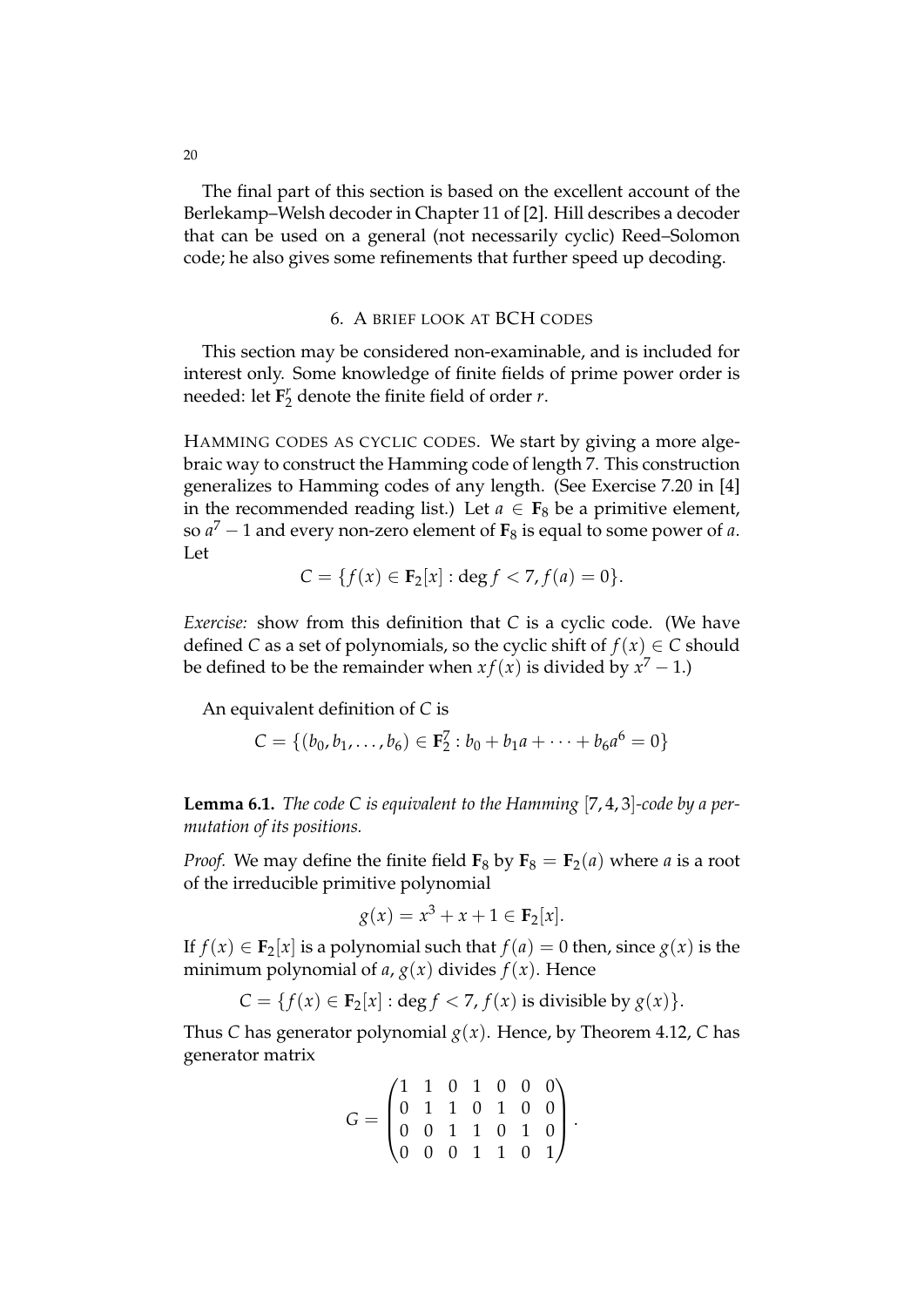The required equivalence can be found by putting this generator matrix into standard form (G' below), and comparing with the generator matrix in Example 14.6 with columns permuted so that it is also in standard form (G" below):

*G* <sup>0</sup> = 1 0 0 0 1 1 0 0 1 0 0 0 1 1 0 0 1 0 1 1 1 0 0 0 1 1 0 1 *G* <sup>00</sup> = 1 0 0 0 1 1 0 0 1 0 0 1 0 1 0 0 1 0 0 1 1 0 0 0 1 1 1 1 .

The matrices  $G'$  and  $G''$  become the same, up to the order of the rows, if we swap columns 3 and 4 *and* columns 5 and 6 in G'. Hence C is equivalent to the Hamming code by a shuffle of positions.<sup>[6](#page-20-0)</sup>

BINARY BCH CODES. BCH codes (named after Bose and Ray-Chaudhuri) are a generalization of cyclic Hamming codes in which the polynomials corresponding to codewords are required to have roots at several different powers of the primitive element  $a \in \mathbf{F}_2^r$  $\frac{r}{2}$ .

BCH-codes are the most commonly used binary codes. For example, the BCH [15,5,7]-code is used to encode the format-string in the QRcodes in Example 1.11 of the main notes.

**Definition 6.2.** Let  $t \in \mathbb{N}$  be given and let  $2^r - 1 > 2t + 1$ . Let  $a \in \mathbb{F}_{2^r}$ be a primitive root. The *BCH-code* with *design distance* 2*t* + 1 and length  $n = 2<sup>r</sup> - 1$  is the binary cyclic code *C* defined by

$$
C = \{f(x) \in \mathbf{F}_2[x] : \deg f < n, f(a) = f(a^2) = \ldots = f(a^{2t+1}) = 0\}.
$$

Equivalently, we may define

$$
C = \{(u_0, u_1, \dots, u_{n-1}) \in \mathbf{F}_2^n : (u_0, u_1, \dots, u_{n-1})K^{tr} = 0\}
$$

where

$$
K = \begin{pmatrix} 1 & a & a^2 & \dots & a^{n-1} \\ 1 & a^2 & a^4 & \dots & a^{2(n-1)} \\ \vdots & \vdots & \vdots & \ddots & \vdots \\ 1 & a^{2t} & a^{2(2t)} & \dots & a^{2t(n-1)} \end{pmatrix}
$$

Note that while *K* behaves like a parity matrix for *C*, and looks very like the matrix in Theorem 5.3, it is not a parity check matrix in the

<span id="page-20-0"></span><sup>6</sup> For the record, the permutation of columns needed to make *C* equal to the code in Example 14.6 is:  $1 \mapsto 3$ ,  $2 \mapsto 5$ ,  $3 \mapsto 7$ ,  $4 \mapsto 6$ ,  $5 \mapsto 2$ ,  $6 \mapsto 1$ ,  $7 \mapsto 4$ . For a better approach, which turns out to give a different equivalence, see Question 10 on Sheet 9. (The group of all permutations of the columns that leaves the Hamming [7, 4, 3]-code invariant is the simple group  $PSL(2, F_7)$  of order 168.)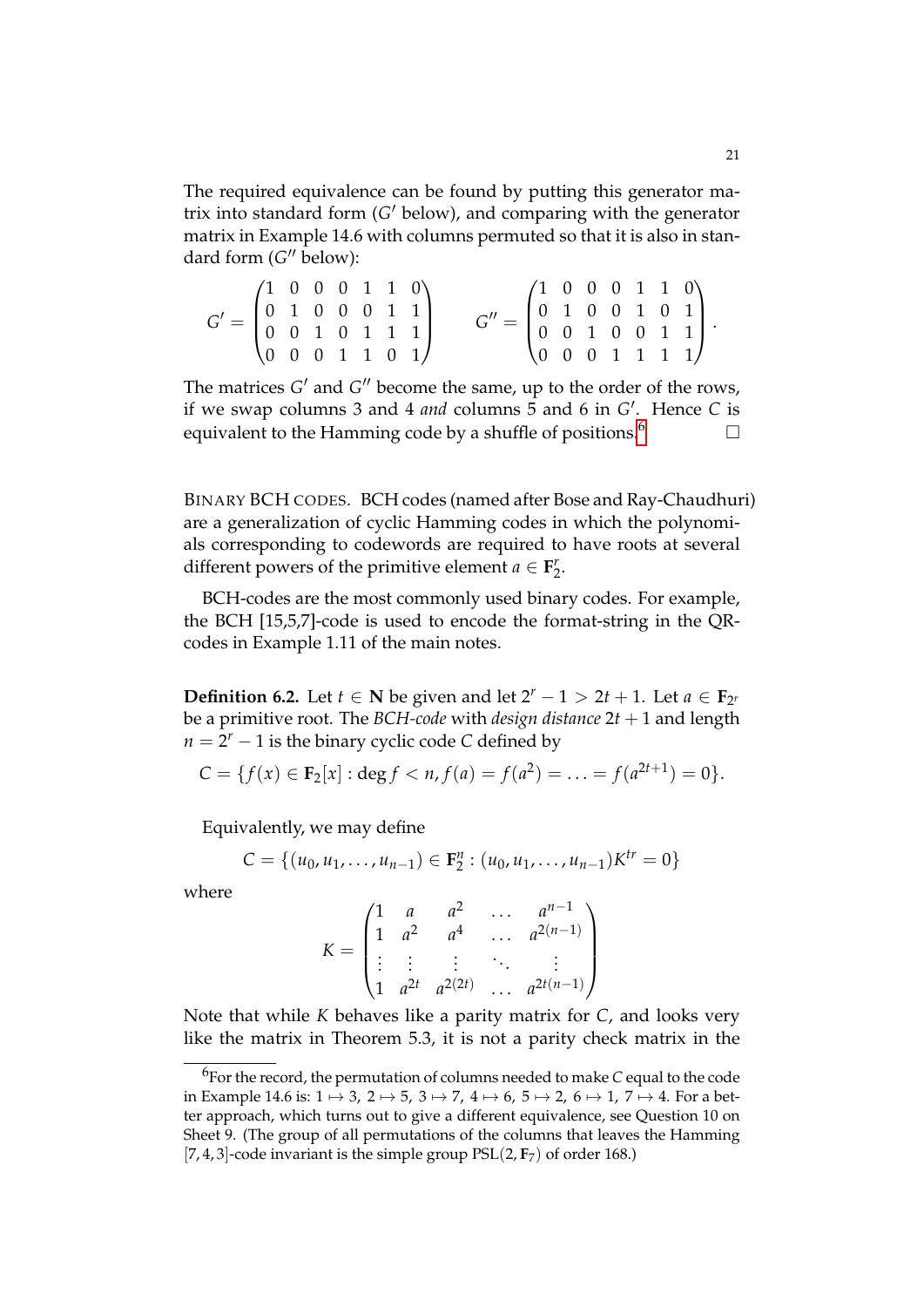strict sense of Definition 14.1 in the main notes, because the entries of *K* are not in  $F_2$ .

**Example 6.3.** Let  $r, t \in \mathbb{N}$  and let *C* be the BCH-code of length  $2^r - 1$ with design distance  $2t + 1$ , defined with respect to the primitive root  $a \in \mathbf{F}_{2^r}$ . Think of *C* as a set of polynomials of degree  $\lt 2^r - 1$ .

- (1) If  $r = 3$  and  $t = 1$  then we may take *a* to be a root of  $x^3 + x +$ 1. Since  $a^2$  is also a root of this polynomial, we have  $f(a) =$  $f(a^2) = 0$  if and only if  $x^3 + x + 1$  divides  $f(x)$ . Hence *C* has generator polynomial  $x^3 + x + 1$  and, by Lemma 6.1, C is equivalent to the Hamming [7, 4, 3]-code.
- (2) If  $r = 3$  and  $t = 2$  then, taking *a* as in (1), we have

$$
C = \{f(x) \in \mathbf{F}_2[x] : f(a) = f(a^3) = 0, \deg f \le 6.\}
$$

The minimum polynomials of *a*, *a*<sup>2</sup> and *a*<sup>4</sup> are  $x^3 + x + 1$  and the minimum polynomial of  $a^3$  is  $x^3 + x^2 + 1$ . Hence, C has generator polynomial

$$
(x3 + x + 1)(x3 + x2 + 1) = x6 + x5 + x4 + x3 + x2 + x + 1.
$$

In this case we merely succeed in giving a complicated construction of the repetition code. Note that the minimum distance of this code is 7, which is strictly more than the design distance 5.

(3) Let  $r = 4$  and let  $t = 2$ . If  $a$  is a root of  $x^4 + x + 1$ ; then  $a$  is a primitive root in  $\mathbf{F}_2^4$ . The minimum polynomial of  $a^3$  is  $x^4 + x^3 +$  $x^2 + x + 1$  so the BCH code for these parameters is cyclic with generator polynomial  $x^8 + x^7 + x^6 + x^4 + 1$ . By Theorem 4.10 the code is

$$
C = \{ f(x)(x^8 + x^7 + x^6 + x^4 + 1) : f(x) \in \mathbf{F}_2[x], \deg f \le 6 \}
$$

and so dim  $C = 15 - 8 = 7$ . Since the generator polynomial has weight 5, the code contains words of weight 5. Hence *C* has minimum distance at most 5. It therefore follows from Theorem 6.4 below that *C* is a 2-error binary [15, 7, 5]-code.

We now give the general result on the size and minimum distance of binary BCH-codes.

**Theorem 6.4.** *Let C be the binary BCH code of length* 2 *<sup>r</sup>* − 1 *and design* distance 2t  $+$  1 defined with respect to the primitive root a  $\in$  **F**<sub>2</sub>r. Then C is a *cyclic code of dimension*  $> n - rt$  *and minimum distance*  $> 2t + 1$ *.*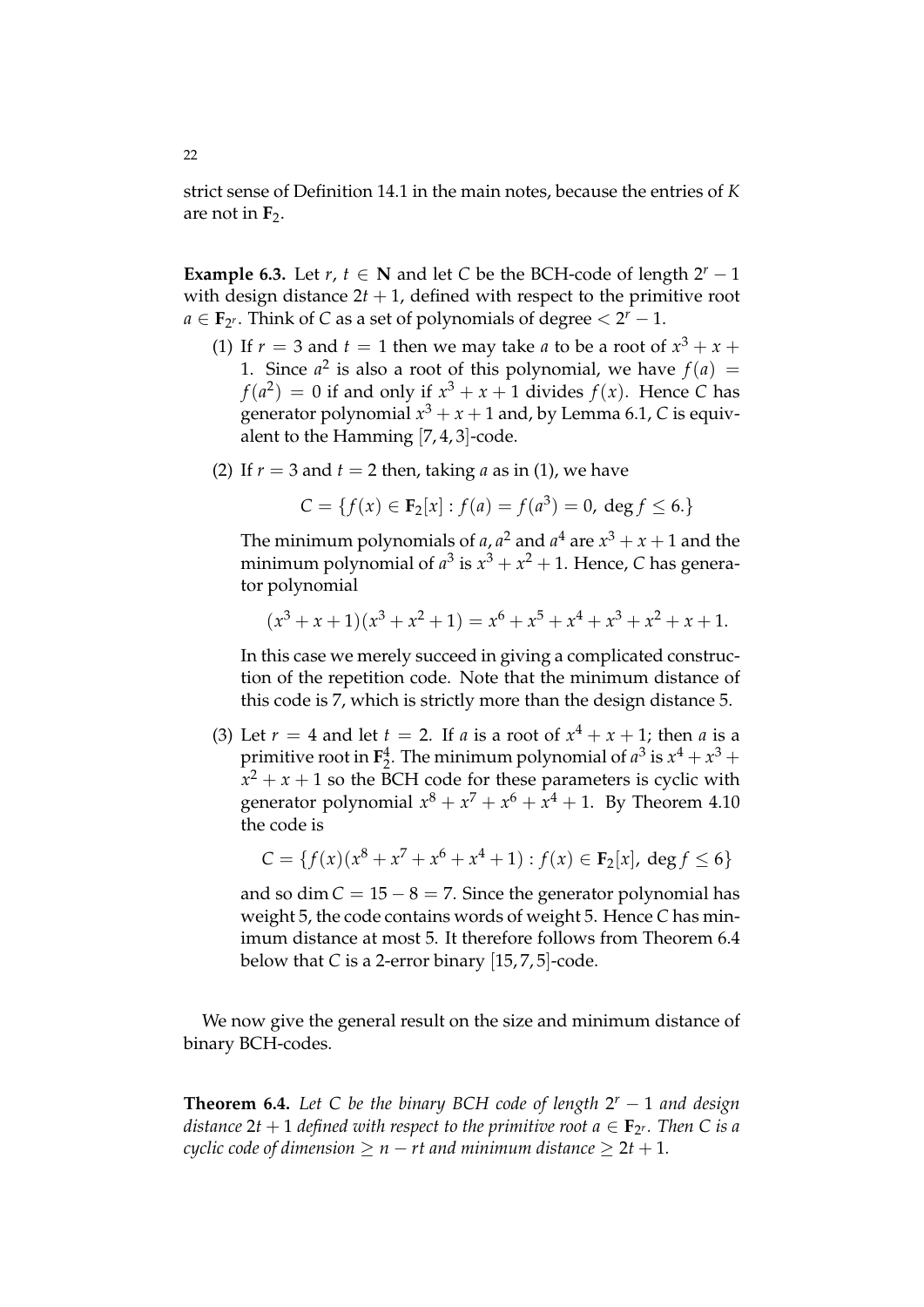*Outline proof.* The product of the minimum polynomials of  $a^i$  for  $1 \leq$  $i \leq 2t + 1$  is a generator polynomial for *C*. Each minimum polynomial has degree  $\leq r$ , since  $a \in \mathbf{F}_2^r$ <sup>*r*</sup><sub>2</sub>. Moreover, if  $f \in \mathbf{F}_2[x]$  then  $f(a) = 0$  if and only if  $f(a^2) = 0$ . Hence the minimum polynomial of  $a^{2i}$  is the same as the minimum polynomial of *a i* , and so we need only consider odd powers of *a*. It follows that *g* has degree  $\leq rt$  and so, by Theorem 4.12, the dimension of *C* is at least  $n - rt$ .

To show that the minimum distance of *C* is at least  $2t + 1$  it suffices, by the same argument used in Remark 5.5, to show that no 2*t* columns of the matrix *K* following Definition 5.2 are linearly dependent. Again this follows from Theorem 1.8.

FINAL REMARKS ON BCH-CODES.

- (1) More generally, BCH-codes can be defined over an arbitrary finite field **F** using a primitive element *a* in any field extension of **F**. Over **F**<sub>*p*</sub>, taking *a* to be a primitive root in **F**<sub>*p*</sub>, the code with design distance  $2t + 1$  is the cyclic Reed–Solomon code *RSp*,*p*−1,*p*−1−2*<sup>t</sup>* . (By Theorem 2.5 the minimum distance of this code is  $2t + 1$ , so in these cases the design distance is exactly the minimum distance.)
- (2) Different choice of the primitive root *a* will give different BCHcodes, but it turns out they have the same length and minimum distance: see Theorem 8.1.9 in [4] in the recommended reading list.
- (3) BCH-codes can be decoded using the Berlekamp–Welsh decoder see in §5 for cyclic Reed–Solomon codes. See §8.2 of [4] for details.

We end with a final example that uses several different codes seen in this course.

**Example 6.5.** The Hamming code of length 15 is a [15, 11, 3]-code. Generalizing Example 14.6 in the main notes, it can be defined to be the binary code whose parity check matrix has all non-zero words of length 4 as its columns. An equivalent code is the binary BCH-code of length 15 and design distance 3.

The Hadamard codes constructed in Question 2 of Sheet 6 are linear: taking a linear Hadamard (16, 32, 8) and puncturing it in its final position gives a  $[15, 5, 7]$ -code.

Working with linear codes of length 15 we have the following table of good codes.

 $\Box$